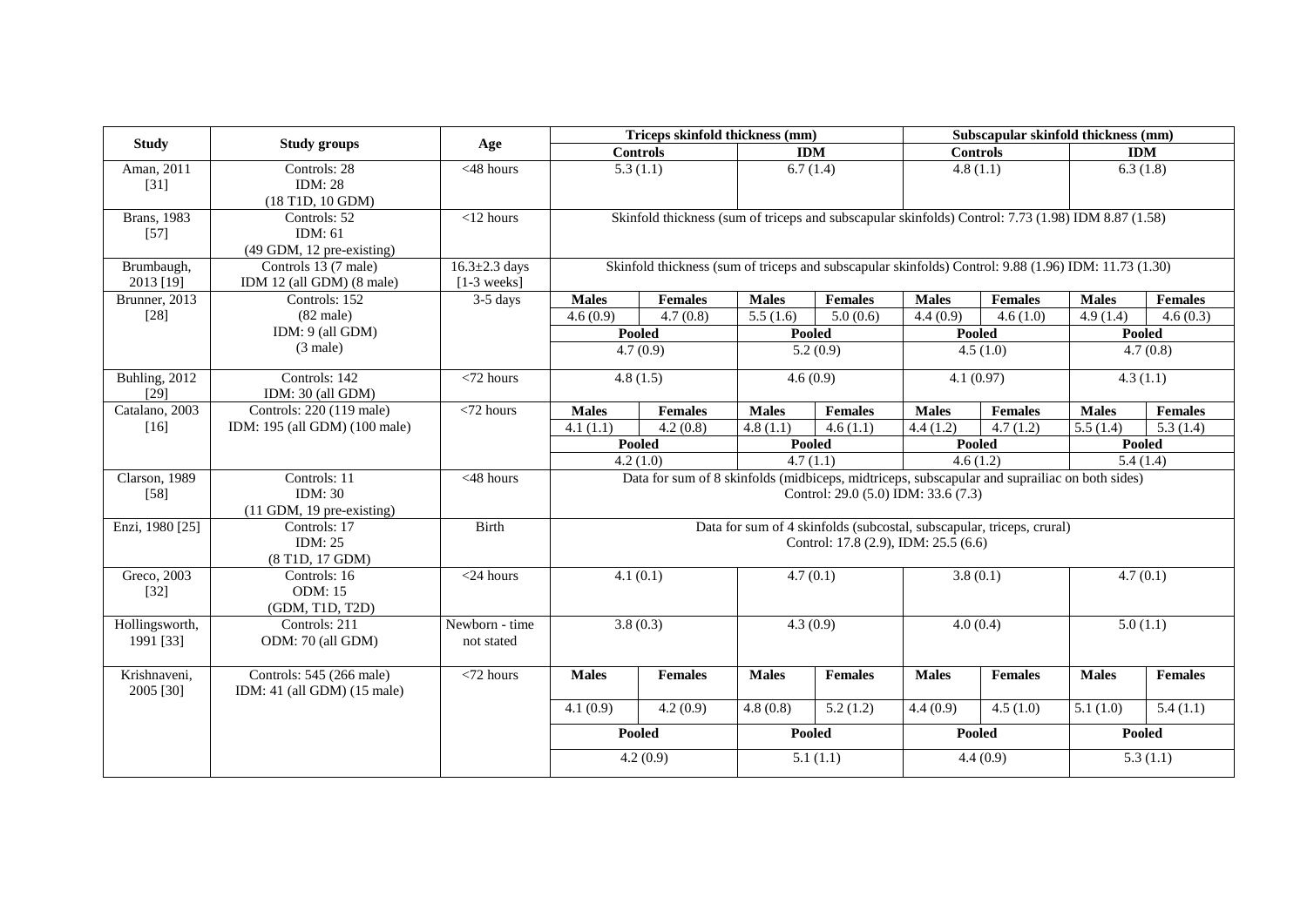| McFarland,<br>1998 [42]         | Controls: 58 (40 male)<br>IDM: 12 (12 GDM, 4 pre-existing) (8<br>male) | $\sqrt{24}$ hours      | $\overline{5.4(1.2)}$                                                                                                                                                                                                                                            |                | 7.5(1.5)      |                                      | 5.4(1.3)               |                         | 6.8(2.0)      |                |
|---------------------------------|------------------------------------------------------------------------|------------------------|------------------------------------------------------------------------------------------------------------------------------------------------------------------------------------------------------------------------------------------------------------------|----------------|---------------|--------------------------------------|------------------------|-------------------------|---------------|----------------|
| Metzger<br>(HAPO),<br>2009 [15] | <b>Controls: 16097</b><br>IDM: 3082 (all GDM)                          | $<$ 72 hours           | 4.08(0.86)                                                                                                                                                                                                                                                       |                | 4.42(0.99)    |                                      | 4.17(0.95)             |                         | 4.59(1.13)    |                |
| Mohamed,<br>2010 [59]           | Controls: 20 (10 male)<br>IDM: 40 (all T1D) (26 male)                  | Birth                  |                                                                                                                                                                                                                                                                  | 1.3            | 2.32(0.49)    |                                      | 0.48                   |                         | 1.43(0.55)    |                |
| Nasrat, 1997<br>$[60]$          | Controls: 501 (236 male)<br>IDM: 50 (40 GDM, 10 T2D)<br>$(29$ male)    | $<$ 12 hours           |                                                                                                                                                                                                                                                                  | 3.12           |               | 3.26                                 | $\overline{3.4}$       |                         | 3.8           |                |
| Nelson, 2007<br>$[34]$          | Controls: 19<br>IDM: 56<br>$\text{(all T1D)}$                          | Birth                  | 6.0(2.4)                                                                                                                                                                                                                                                         |                | 8.0(3.1)      |                                      | 5.6(2.0)               |                         | 7.4(2.1)      |                |
| Ng, 2004 [61]                   | Controls: 40<br>IDM: $80$<br>(68 GDM, 12 T1D)                          | Birth                  | TR and SS presented as median and IQR in control, diet treated and insulin treated diabetes groups. No statistically<br>significant differences between the groups.<br>Data for sum of 5 skinfolds only; quadriceps, pectoralis, biceps, subscapular and triceps |                |               |                                      |                        |                         |               |                |
| Petersen, 1990<br>$[62]$        | Controls: 16<br>IDM: 20<br>(5 GDM, 15 pre-existing diabetes)           | $<$ 48 hours           |                                                                                                                                                                                                                                                                  |                |               | Control: 21.2 (3.6), IDM: 26.8 (5.2) |                        |                         |               |                |
| Rossi, 2000<br>$[35]$           | Control: 13<br>IDM: 6 (GDM and T1D)                                    | <b>Birth</b>           |                                                                                                                                                                                                                                                                  | 4.76(0.28)     |               | 5.78(1.5)                            | 4.47(2.2)              |                         |               | 5.78(1.25)     |
| Simmons, 1995<br>$[36]$         | Control: 125<br>$(61$ male)<br>IDM: 35 (34 GDM, 1 T2D) (14 male)       | $<$ 24 hours           | 4.2(0.8)                                                                                                                                                                                                                                                         |                |               | 4.5(1.0)                             | 5.3(1.3)               |                         |               | 6.3(2.0)       |
| Sletner, 2013                   | Control: 457                                                           | $\overline{z}$ hours   | <b>Males</b>                                                                                                                                                                                                                                                     | <b>Females</b> | <b>Males</b>  | Females                              | <b>Males</b>           | <b>Females</b>          | <b>Males</b>  | <b>Females</b> |
| $[27]$                          | $(230 \text{ male})$                                                   |                        | 4.36(0.99)                                                                                                                                                                                                                                                       | 4.44(1.01)     | 4.70(1.21)    | 4.72(1.05)                           | 4.19(0.90)             | 4.34(1.11)              | 4.78(1.33)    | 4.90(1.33)     |
|                                 | IDM: 65 (all GDM)                                                      |                        | <b>Pooled</b>                                                                                                                                                                                                                                                    |                | Pooled        |                                      | Pooled                 |                         | Pooled        |                |
|                                 | $(32 \text{ male})$                                                    |                        | 4.40(1.00)                                                                                                                                                                                                                                                       |                | 4.71(1.12)    |                                      | 4.26(1.02)             |                         | 4.84(1.32)    |                |
| Stevenson,<br>1991 [37]         | Control: 20<br>IDM: 13 (all GDM)                                       | $<$ 72 hours           | 4.3(0.8)                                                                                                                                                                                                                                                         |                |               | 5.0(1.1)                             |                        | No SS measurement taken |               |                |
| Verma, 1991<br>$[63]$           | 750 newborns<br>(males: 413)<br>No control/ODM numbers                 | $\overline{<}48$ hours | 3.73(0.88)                                                                                                                                                                                                                                                       |                |               | 3.92(0.83)                           | 3.75(0.83)             |                         | 3.99(0.85)    |                |
| Vohr, 1995<br>$[38]$            | Controls: 143 (76 male)<br>IDM: 119 (all GDM)                          | <b>Birth</b>           | <b>Males</b>                                                                                                                                                                                                                                                     | <b>Females</b> | <b>Males</b>  | <b>Females</b>                       | <b>Males</b>           | <b>Females</b>          | <b>Males</b>  | <b>Females</b> |
|                                 | $(59 \text{ male})$                                                    |                        | 3.9(1.0)                                                                                                                                                                                                                                                         | 4.2(1.2)       | 4.0(1.0)      | 4.0(1.2)                             | 4.5(1.3)               | 4.8(1.3)                | 4.6(1.4)      | 4.8(1.5)       |
|                                 |                                                                        |                        | Pooled                                                                                                                                                                                                                                                           |                | <b>Pooled</b> |                                      | <b>Pooled</b>          |                         | <b>Pooled</b> |                |
|                                 |                                                                        |                        | $\overline{4.1(1.0)}$                                                                                                                                                                                                                                            |                |               | $\overline{4.1(1.1)}$                | $\overline{4.6}$ (1.3) |                         |               | 4.7(1.5)       |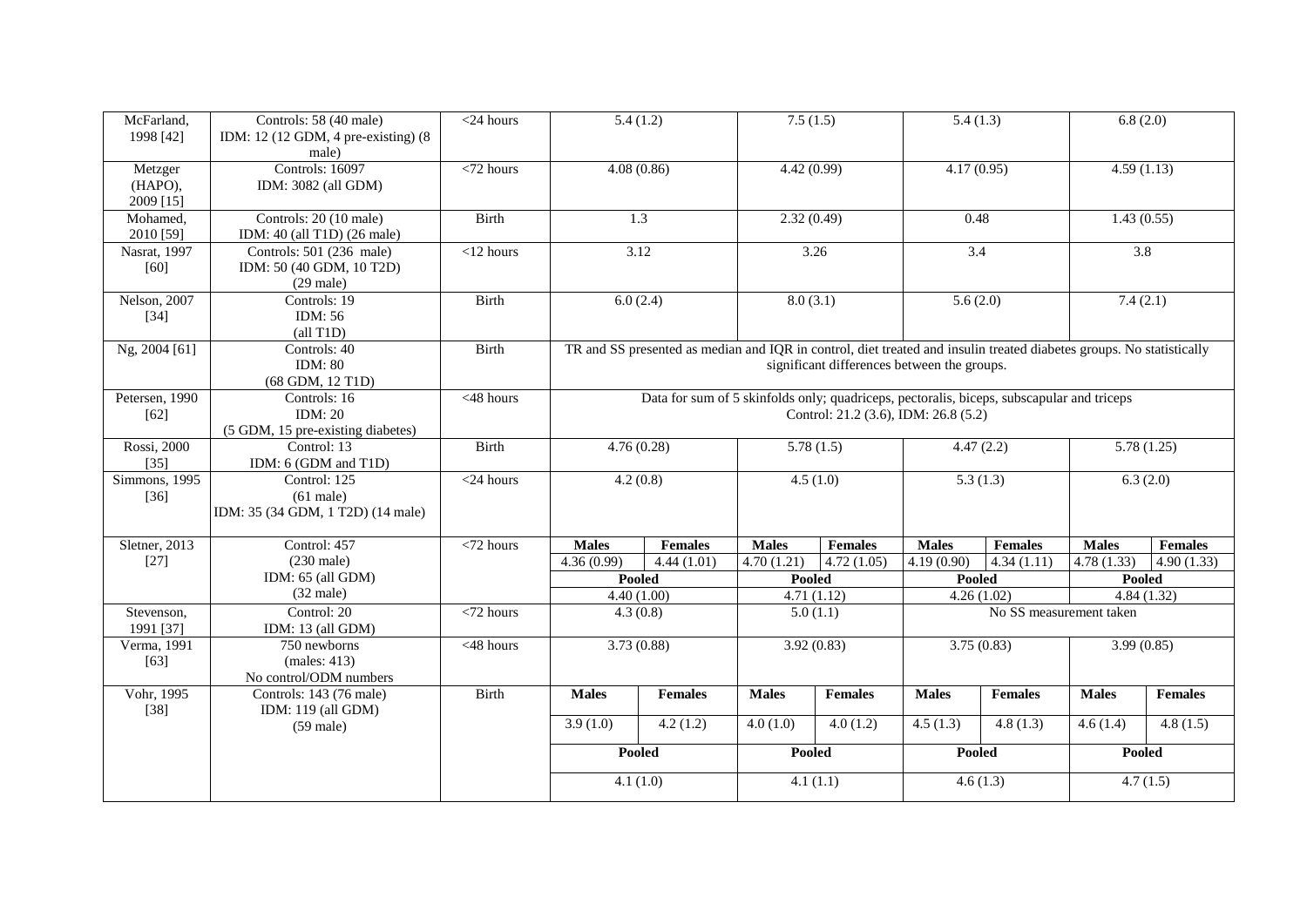| Westgate, 2006 | Controls: 61                   | $<$ 24 hours |                                                                                         | 4.4(1.0)                                                                    |              | 5.1(1.2)       |              | 4.4(1.0)       |              | 5.6(1.7)       |
|----------------|--------------------------------|--------------|-----------------------------------------------------------------------------------------|-----------------------------------------------------------------------------|--------------|----------------|--------------|----------------|--------------|----------------|
| [39]           | IDM: $136$                     |              |                                                                                         |                                                                             |              |                |              |                |              |                |
|                | (108 GDM, 28 T2D)              |              |                                                                                         |                                                                             |              |                |              |                |              |                |
| Whitelaw, 1977 | Controls: 45 (AGA infants)     | $<48$ hours  | Data for sum of 8 skinfolds (biceps, triceps, subscapular and suprailiac on both sides) |                                                                             |              |                |              |                |              |                |
| $[64]$         | IDM: 18                        | year         |                                                                                         | Birth: Control: 28.3 (4.2) IDM: 41.3 (10.9) 1 year: Control: 26.9 IDM: 24.0 |              |                |              |                |              |                |
| Wurster, 1984  | Control: 10 (7 male)           | $<48$ hours  |                                                                                         | 5.0(1.5)                                                                    |              | 5.9(1.5)       |              | 5.2(1.6)       |              | 6.6(1.9)       |
| $[40]$         | IDM: 10 (GDM and pre-existing) | 2 weeks      |                                                                                         | 5.0(1.0)                                                                    |              | 6.2(1.1)       |              | 6.0(1.1)       |              | 6.6(1.2)       |
|                | $(3 \text{ male})$             | month        |                                                                                         | 5.8(1.2)                                                                    |              | 6.3(0.8)       |              | 6.6(1.2)       |              | 6.9(1.1)       |
| Zhao, 2013     | Controls: 284 (139 male)       | $<48$ hours  | <b>Males</b>                                                                            | <b>Females</b>                                                              | <b>Males</b> | <b>Females</b> | <b>Males</b> | <b>Females</b> | <b>Males</b> | <b>Females</b> |
| [21]           | IDM: $160$ (all GDM)           |              | 4.1(0.1)                                                                                | 4.3(0.2)                                                                    | 5.1(0.2)     | 5.3(0.3)       | 3.9(0.1)     | 4.0(0.2)       | 5.1(0.3)     | 5.2(0.2)       |
|                | $(90 \text{ male})$            |              |                                                                                         | Pooled                                                                      | Pooled       |                | Pooled       |                | Pooled       |                |
|                |                                |              |                                                                                         | 4.4(0.3)                                                                    |              | 5.2(0.4)       |              | 4.0(0.2)       |              | 5.2(0.3)       |

**Supplementary, table 1:** Triceps and subscapular skinfold thickness in infants of mothers with and without diabetes from individual studies included in the systematic review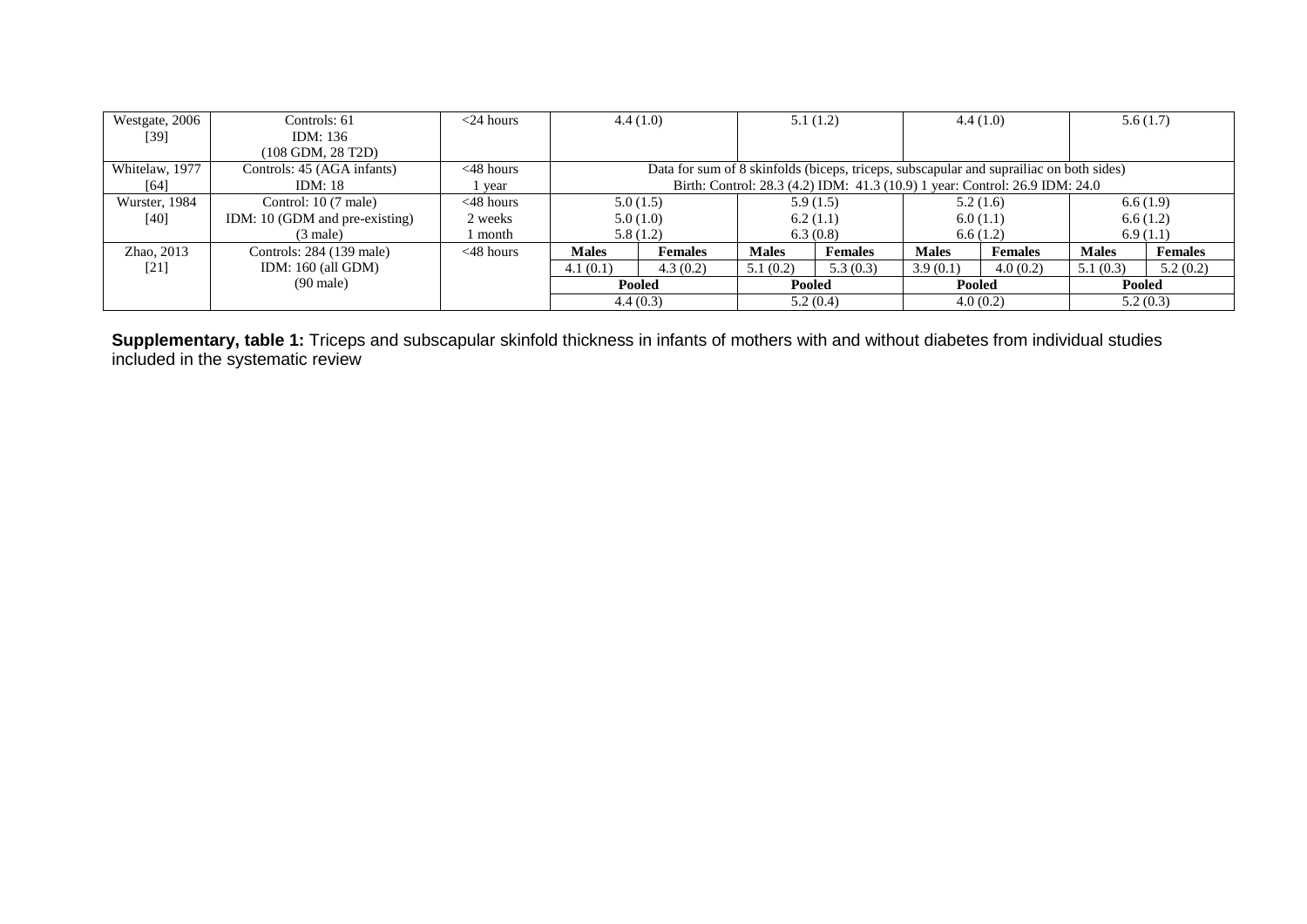| Author.<br>year,                                                     | Study details                                                                                                                                                                                                                                                                                                          | Diabetes definition and treatment                                                                                                                                                                                                                                                                                                                                                                                             | Body composition measurement                                                                                                                                                                                          | Details of adjusted<br>analyses                                                                                                                                                                                                                                                                                     |
|----------------------------------------------------------------------|------------------------------------------------------------------------------------------------------------------------------------------------------------------------------------------------------------------------------------------------------------------------------------------------------------------------|-------------------------------------------------------------------------------------------------------------------------------------------------------------------------------------------------------------------------------------------------------------------------------------------------------------------------------------------------------------------------------------------------------------------------------|-----------------------------------------------------------------------------------------------------------------------------------------------------------------------------------------------------------------------|---------------------------------------------------------------------------------------------------------------------------------------------------------------------------------------------------------------------------------------------------------------------------------------------------------------------|
| reference                                                            |                                                                                                                                                                                                                                                                                                                        |                                                                                                                                                                                                                                                                                                                                                                                                                               |                                                                                                                                                                                                                       |                                                                                                                                                                                                                                                                                                                     |
| Aman,<br>2011 [31]                                                   | PC; single centre, Sweden; GDM and T1D.<br>Control: term infants of mothers with negative<br>screening for GDM in pregnancy matched for<br>gestational age and mode of delivery.<br>Blinding not stated.<br>Newcastle-Ottawa score 4.                                                                                  | GDM defined as $2h$ glucose $>11$<br>mmol/l on 75g OGTT.<br>All GDM mothers treated with diet and<br>multiple pre-meal insulin injections.<br>BG self-monitored daily and mothers<br>monitored twice monthly in clinic with<br>treatment adjusted to blood glucose.                                                                                                                                                           | Examined by single study nurse. Harpenden<br>caliper used for skinfold thickness. Body fat<br>mass calculated from birth weight, birth<br>length and flank skinfold thickness using<br>equation proposed by Catelano. | $\mathbf{N}\mathbf{o}$                                                                                                                                                                                                                                                                                              |
| Au, 2013<br>$[18]$<br>(additional<br>data<br>provided by<br>authors) | Cross-sectional; single centre, Sydney, Australia;<br>GDM.<br>Control: singleton, term infants with no congenital<br>anomalies whose mothers had normal glucose<br>tolerance.<br>Exclusions: pre-existing diabetes.<br>Babies admitted to NICU > 2 days excluded.<br>Blinding not stated.<br>Newcastle-Ottawa score 3. | Diagnosis of GDM based on the<br>Australasian Diabetes In Pregnancy<br>Society (ADIPS) criteria at time of<br>study. Dietary and physical activity<br>advice given and BG monitored four<br>times daily. 3 <sup>rd</sup> trimester pre-and post-<br>prandial mean BGs obtained or<br>progress notes of BGs reviewed.<br>$HbA1c$ levels obtained. Insulin<br>commenced when glycemic targets not<br>met on dietary adjustment. | Neonatal body fat %, fat mass, and fat-free<br>mass assessed at birth using air<br>displacement plethysmography. Adjusted<br>for infancy (refs 4, 6, 7 in text).                                                      | Associations between<br>GDM status and body<br>composition investigated<br>using linear regression<br>unadjusted and adjusted<br>for potential confounders:<br>gestational age, infant<br>sex, maternal age, pre-<br>pregnancy BMI,<br>gestational weight gain,<br>parity, smoking, ethnicity,<br>and hypertension. |
| Brans, 1983<br>$[57]$                                                | PC; single centre, USA: GDM, T1D and T2D. 22 of 61<br>infants of mothers with diabetes were macrosomic<br>(birth weight $>90^{th}$ percentile).                                                                                                                                                                        | GDM diagnosed by 3hr 100g OGTT in<br>3 <sup>rd</sup> trimester (at least 2 BGs exceeding<br>thresholds; fasting 105 mg/dL, 1h 195                                                                                                                                                                                                                                                                                             | Skinfold thickness measured on the left side<br>using a Harpenden caliper by the same<br>investigator. Sum of measurements to the                                                                                     | N <sub>o</sub>                                                                                                                                                                                                                                                                                                      |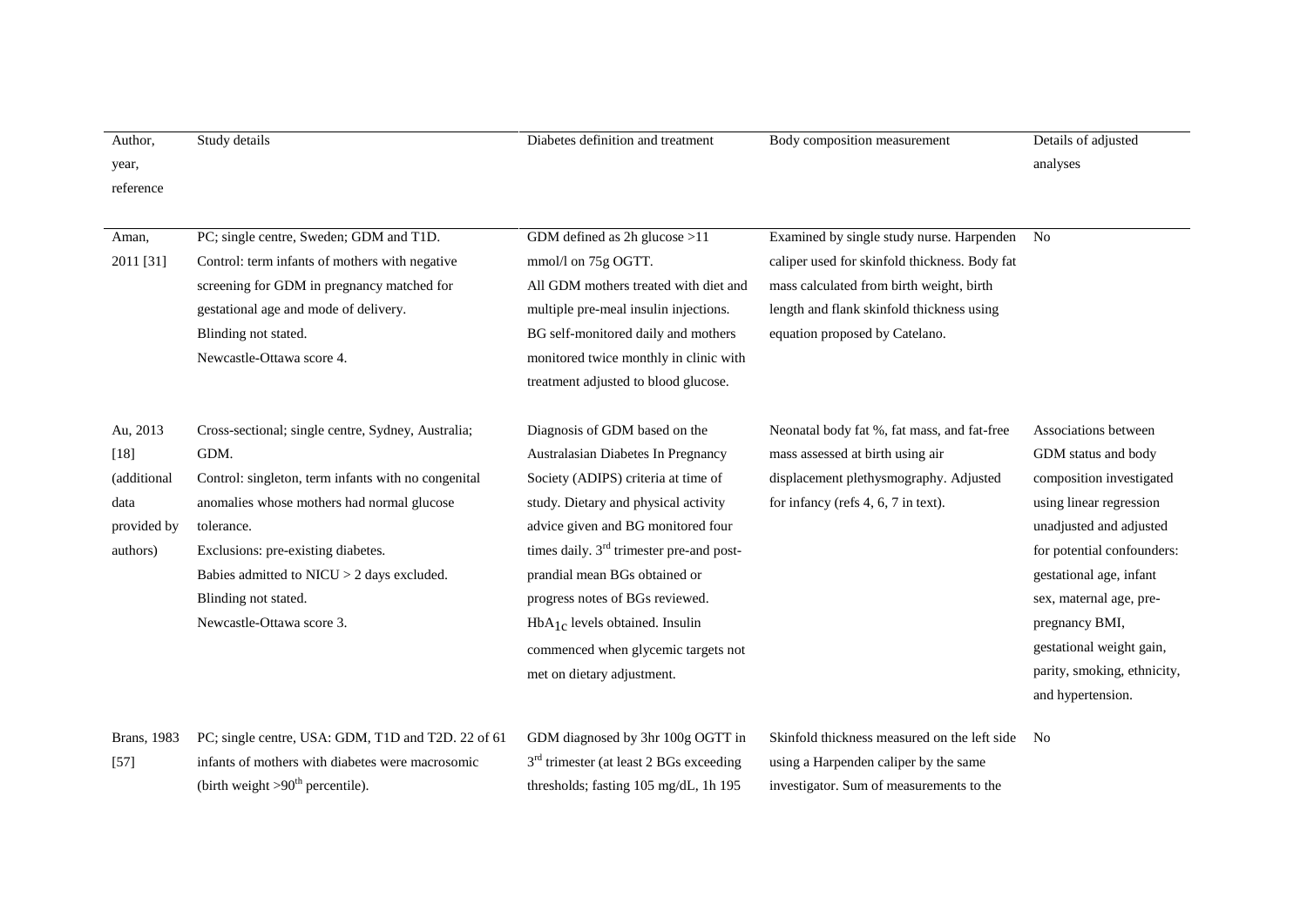Control: infants of mothers with no diabetes (antenatal fasting BG <100 mg/dL) and no family history of diabetes. 28 of 52 control infants were macrosomic. Blinding not stated. Newcastle-Ottawa score 2.

mg/dL, 2h 165 mg/dL, 3h 145 mg/dL). All GDM women treated with diet and 23 treated with insulin. All described as good control and only 10 had raised HbA1C. nearest 0.05mm presented.

Brumbaugh , 2013 [19] PC; multi-centre, USA; GDM (all had BMI >30 kg/m2) Control: term infants of mothers with negative OGTT at 24-28 weeks of pregnancy and BMI  $\langle 25 \text{ kg/m}^2 \rangle$ . Exclusions: pre-existing diabetes and IUGR infants. Blinding not stated. Newcastle-Ottawa score 2. GDM diagnosed by 3hr OGTT using Carpenter and Coustan criteria. Treatment not described.

Triceps and subscapular skin fold thickness obtained in triplicate by single investigator with a Lange caliper. Total fat mass and fatfree mass measured with air displacement plethysmography. Adjusted for infancy (refs 22, 23 in text). MRI for subcutaneous and intra-abdominal fat. No

Brunner, 2013 [28] (additional data provided by authors) Munich population study, Germany; GDM. Data from a follow up of an RCT of LCPUFA supplementation in pregnancy (controls only presented); Control: singleton term infants of mothers with normal glucose tolerance and pre-pregnancy BMI 18-30. Exclusions: pre-existing diabetes. Blinding to maternal diabetes status not described (but not the aim of the study). Newcastle-Ottawa score 3. For meta-analysis the authors provided the data by maternal diabetes status. GDM diagnosis established from data provided by the women´s gynaecologists. GDM screening was not routine at the time of the study and not all women underwent screening.

Skinfold thickness was measured by trained No research assistants in triplicate using a Holtain caliper on the left side and the mean measurement used. Body fat % was calculated using Weststrate's method.

Buhling, 2012 [29] PC; single centre, Germany; GDM. Control: infants of mothers with negative screening or no risk factors for GDM.

Blinding not stated.

Newcastle-Ottawa score 3.

GDM diagnosed by OGTT and ADA criteria. Treatment not described.

Skinfold thicknesses measured using a single observer with a single measurement and a Holtain caliper.

No adjustments of skin fold thickness results.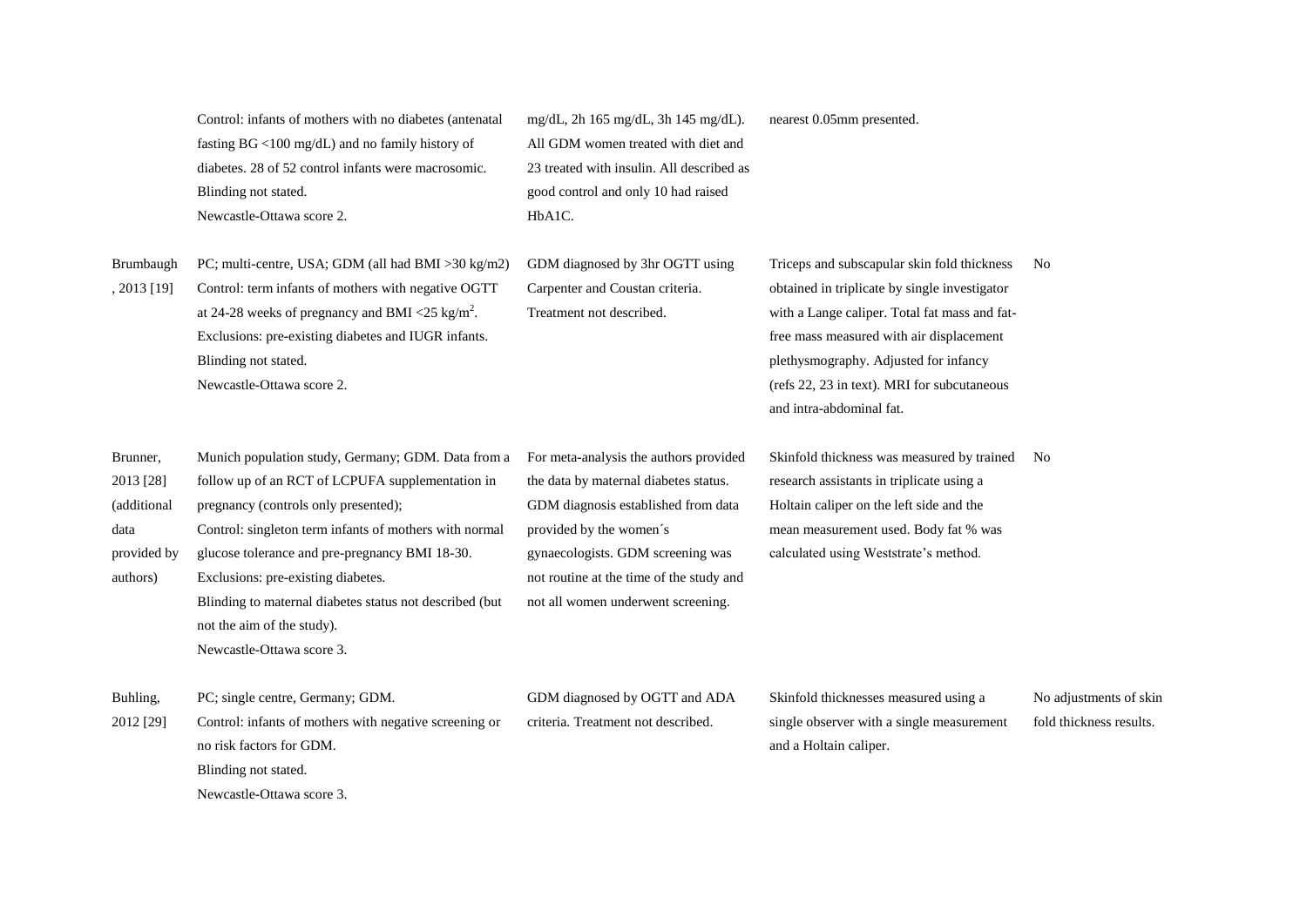| Catalano,   | PC; single centre, USA; GDM.                            | GDM diagnosed by National Diabetes                        | Total body electrical conductivity to assess | Unadjusted data presented      |
|-------------|---------------------------------------------------------|-----------------------------------------------------------|----------------------------------------------|--------------------------------|
| 2003 [16]   | Control: singleton term infants of mothers with 1h 50g  | Data Group criteria.                                      | fat free mass, fat mass and body fat %. 10   | and adjustments made for       |
| (additional | glucose screen <135mg/dl or normal 3h 100g OGTT.        | Diet controlled unless glycaemic target                   | measurements taken and averaged.             | gestational age, maternal      |
| data        | Exclusions: infants <2000g.                             | not achieved (fasting glucose <100                        | Adjusted for infancy (ref 12 in text).       | pregravid weight, weight       |
| provided by | Blinding not stated.                                    | mg/dl or 2h postprandial glucose                          | Skinfold thickness assessed using a          | at last antenatal visit, race, |
| authors)    | Newcastle-Ottawa score 2.                               | <120mg/dL), then insulin controlled.                      | Harpenden caliper. Anthropometric and        | smoking status, and            |
|             |                                                         | 67 women with GDM required insulin.                       | TOBEC measurements performed by 1 of 3       | maternal and paternal          |
|             |                                                         |                                                           | examiners.                                   | height.                        |
|             |                                                         |                                                           |                                              |                                |
| Clarson,    | PC; single centre, Canada; GDM and pre-existing         | GDM diagnosed by OGTT at the end of                       | Skinfold thickness measured using a Lange    | N <sub>0</sub>                 |
| 1989 [58]   | diabetes.                                               | the $2nd$ trimester using O'Sullivan                      | caliper.                                     |                                |
|             | Controls: term infants of mothers with normal glucose   | criteria. Insulin treatment given to all                  |                                              |                                |
|             | tolerance.                                              | women with GDM from time of                               |                                              |                                |
|             | Blinding not stated.                                    | diagnosis.                                                |                                              |                                |
|             | Newcastle-Ottawa score 1.                               |                                                           |                                              |                                |
|             |                                                         |                                                           |                                              |                                |
| Durnwald,   | PC; single centre, USA; LGA infants $(>90th$ percentile | GDM diagnosed by Carpenter and                            | Total body electrical conductivity to assess | Unadjusted data presented      |
| 2004 [44]   | for gestational age, race and sex) of GDM and non-      | Coustan criteria. Diet controlled unless                  | fat free mass, fat mass and body fat %. 10   | and stepwise regression        |
|             | diabetic mothers.                                       | glycaemic target not achieved (fasting)                   | measurements taken and averaged.             | analysis used with             |
|             | Control: LGA infants of mothers with either normal 1hr  | glucose $\langle$ 95 mg/dl or 2h postprandial             | Adjusted for infancy (ref 14 in text).       | adjustment for maternal        |
|             | 50g OGTT or 3h 100g OGTT.                               | glucose $\langle 120 \text{mg/dL} \rangle$ , then insulin | Skinfold thickness assessed using a          | age, pre-pregnancy             |
|             | Blinding not stated.                                    | controlled. 26 of 50 mothers received                     | Harpenden caliper. 92 body composition       | weight, gestational age        |
|             | Newcastle-Ottawa score 3.                               | insulin.                                                  | measurements by TOBEC and 10 by              | and smoking history.           |

skinfolds.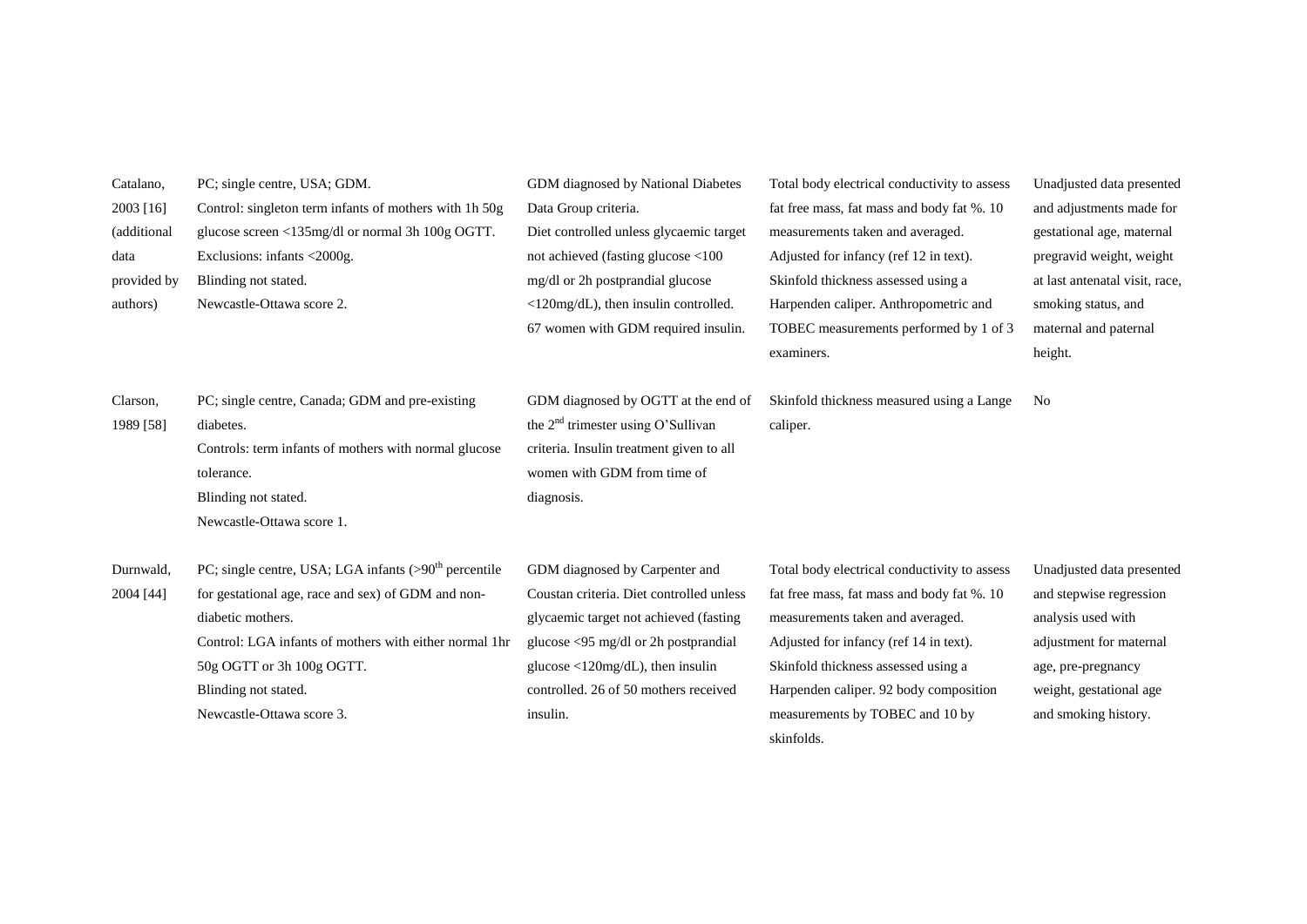| Enzi, 1980<br>$[25]$              | PC; single centre, Italy; GDM and T1D.<br>Control: term infants of mothers with negative<br>screening for GDM in pregnancy (100g OGTT).<br>Blinding not stated.<br>Newcastle-Ottawa score 1.                                                                                                                                         | Pre-existing diagnosis of T1D or GDM<br>diagnosed by 100g OGTT and National<br>Data Group Criteria.<br>Dietary advice provided and insulin<br>given in T1D group 3 times daily. T1D<br>mothers also hospitalised 6 times                                                                                                    | Skinfold thickness assessed using a<br>Harpenden caliper, and body fat mass<br>calculated from anthropometric<br>measurements by Dauncey's method (infant<br>specific). | No                                                                                                                                                                  |
|-----------------------------------|--------------------------------------------------------------------------------------------------------------------------------------------------------------------------------------------------------------------------------------------------------------------------------------------------------------------------------------|-----------------------------------------------------------------------------------------------------------------------------------------------------------------------------------------------------------------------------------------------------------------------------------------------------------------------------|-------------------------------------------------------------------------------------------------------------------------------------------------------------------------|---------------------------------------------------------------------------------------------------------------------------------------------------------------------|
| Greco,<br>2003 [32]               | PC; single centre, Italy; GDM or pre-existing well-<br>controlled (HbA1c 3.5-5.3%) diabetes.<br>Controls: singleton infants of primiparous Caucasian<br>women with no relevant medical history and negative<br>28 week 100g OGTT, matched for age and pre-<br>pregnancy weight.<br>Blinding not stated.<br>Newcastle-Ottawa score 2. | during pregnancy for BG assessment.<br>Diabetes classified using White Class.<br>Intensive monitoring to achieve strict<br>glucose control. Maternal pre-prandial<br>and post-prandial BG assessment 3<br>times daily. HbA1c monitored every 4<br>weeks and insulin therapy altered on<br>basis of BG monitoring and HbA1c. | Skinfold measurements taken from the left<br>hand side by a single observer using<br>calipers and the mean of 3 measurements<br>calculated.                             | N <sub>0</sub>                                                                                                                                                      |
| Hammami<br>2001 [43]              | PC; single centre, USA; GDM or pre-existing diabetes.<br>LGA ( $\geq$ 4000g and >90 <sup>th</sup> percentile) v AGA. IDM in<br>LGA group only. LGA babies presented.<br>Controls: infants of mothers with normal blood glucose<br>screening or normal glucose tolerance test.<br>Blinding not stated.<br>Newcastle-Ottawa score 2.   | Mothers with diabetes defined by<br>National Diabetes Data Group criteria.<br>9 with GDM (7 on insulin), 1 with T2D<br>and 1 with T1D (both on insulin).                                                                                                                                                                    | DXA whole body scans performed with a<br>single beam densitometer. Adjusted for<br>infancy (ref 7 in text).                                                             | Unadjusted data<br>presented. Regression<br>analysis used to<br>investigate weight, length,<br>race and sex as influences<br>of body composition in<br>AGA infants. |
| Hollingswo<br>rth, 1991<br>$[33]$ | PC; single centre, USA; GDM.<br>Control: infants of mothers with negative 1h 50g<br>glucose screen in pregnancy.<br>Newcastle-Ottawa score 3.                                                                                                                                                                                        | GDM diagnosed by $\geq$ 2 abnormal values<br>on 3h 100g OGTT using O'Sullivan<br>criteria. Treatment not stated.                                                                                                                                                                                                            | Skinfold thickness measured. No further<br>detail given.                                                                                                                | No                                                                                                                                                                  |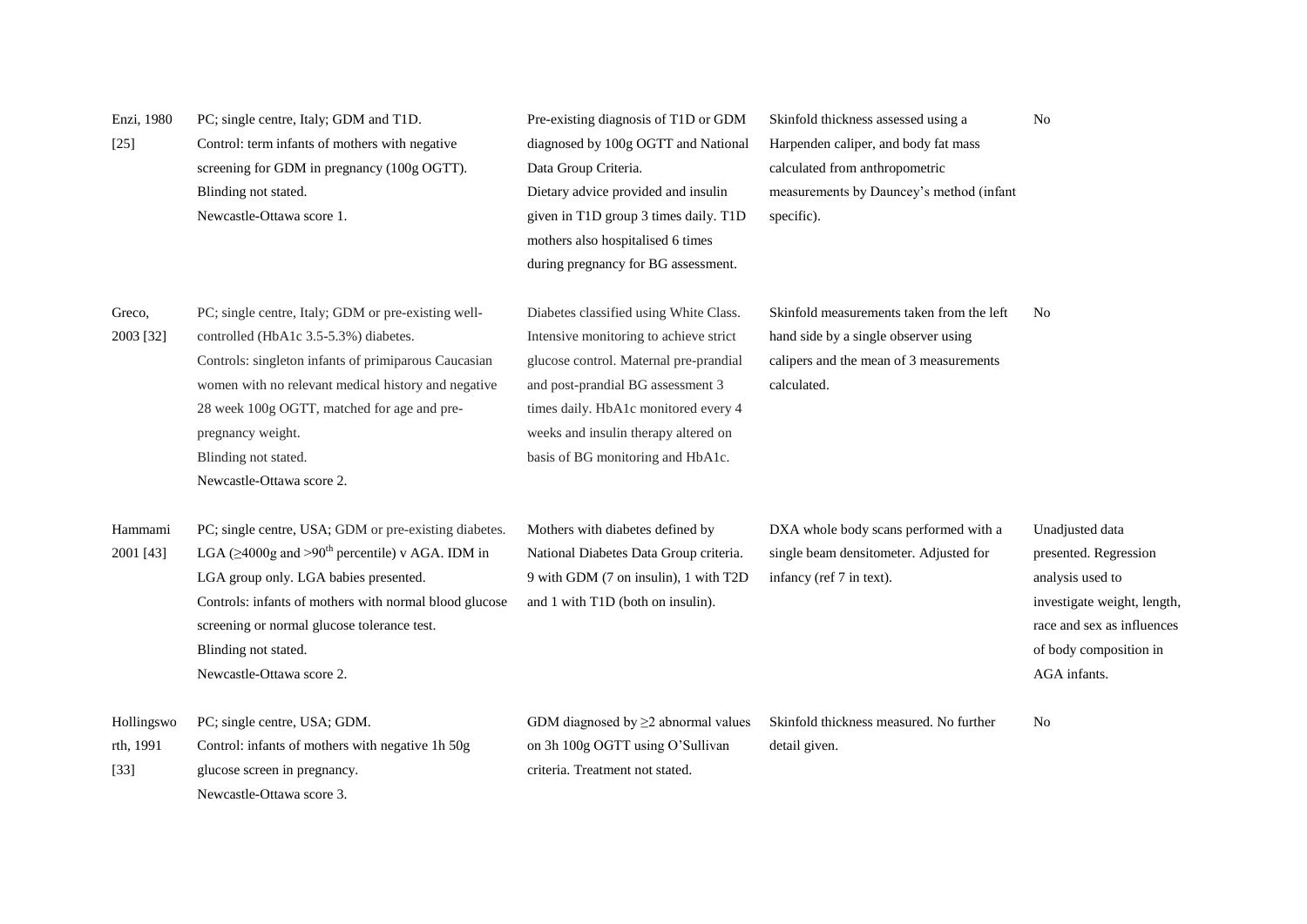| Krishnaveni | RC; single centre, India; GDM.                          | GDM diagnosed following 100g 3h                | Skinfold thickness measured by one of four   | N <sub>o</sub>               |
|-------------|---------------------------------------------------------|------------------------------------------------|----------------------------------------------|------------------------------|
| , 2005 [30] | Controls: singleton infants of mothers with negative    | OGTT using Carpenter and Coustan               | trained observers using Harpenden caliper.   |                              |
| (additional | GDM screening.                                          | criteria. All mothers treated with diet        |                                              |                              |
| data        | Exclusions: pre-existing diabetes and SGA infants.      | and 12 (29%) received insulin.                 |                                              |                              |
| provided by | Blinding not stated.                                    |                                                |                                              |                              |
| authors)    | Newcastle-Ottawa score 4.                               |                                                |                                              |                              |
|             |                                                         |                                                |                                              |                              |
| Lee, 2012   | PC; multi-centre, USA; singleton infants of             | The authors state "An important study          | Percentage body fat and total body fat mass  | Unadjusted data supplied     |
| $[20]$      | uncomplicated pregnancies for development of            | limitation was the unavailability of           | estimated using direct measurements of       | by authors. Data adjusted    |
| (additional | adiposity reference ranges. Study included an           | precise diagnostic criteria for                | volume and body mass based on principles     | for newborn weight,          |
| data        | additional cohort of 25 infants of mothers with GDM or  | classifying diabetic pregnancies." T1D,        | of whole body densitometry. Adjusted for     | gestational age, gender      |
| provided by | pre-existing diabetes. Exclusions: pregnancies with     | T2D and GDM included. No treatment             | infancy (ref 29 in text).                    | and ethnicity using          |
| authors)    | poor menstrual dating and infants with congenital       | information discussed.                         |                                              | multiple regression.         |
|             | anomalies.                                              |                                                |                                              | Variables entered the        |
|             | Blinding not stated.                                    |                                                |                                              | model if $p < 0.05$ and were |
|             | Newcastle-Ottawa score 2.                               |                                                |                                              | removed if $p > 0.10$ .      |
|             |                                                         |                                                |                                              |                              |
| Lingwood,   | PC; single centre, Australia; GDM.                      | GDM diagnosis by 75g GTT (fasting              | Body composition measured by air             | N <sub>0</sub>               |
| 2011 [17]   | Control: singleton term infants of mothers with normal  | $\geq$ 5.5 or 2h $\geq$ 8.0 mmol/L) and ADIPS  | displacement plethysmography. Infant body    |                              |
| (additional | glucose tolerance and BMI (18.5-25) at booking.         | criteria. Treated following ADIPS              | fat % was computed from body density by      |                              |
| data        | Recruited in the same centre over a similar time period | guidelines. Diet and activity advice. BG       | software integral to the system. Age and     |                              |
| provided by | and assessed by the same methods but reported           | levels monitored 4x per day with targets       | sex-specific densities of fat-free mass were |                              |
| authors)    | separately.                                             | of fasting $\leq$ 5.5 or 2h $\leq$ 8.0 mmol/L. | computed based on data of Fomon              |                              |
|             | Exclusions: mothers with a history of maternal illness  | Insulin commenced if necessary.                |                                              |                              |
|             | other than GDM and infants with congenital anomalies.   | Relatively well-controlled group of            |                                              |                              |
|             | Newcastle-Ottawa score 2.                               | women with GDM (80% met both                   |                                              |                              |
|             |                                                         | ADIPS targets above on average).               |                                              |                              |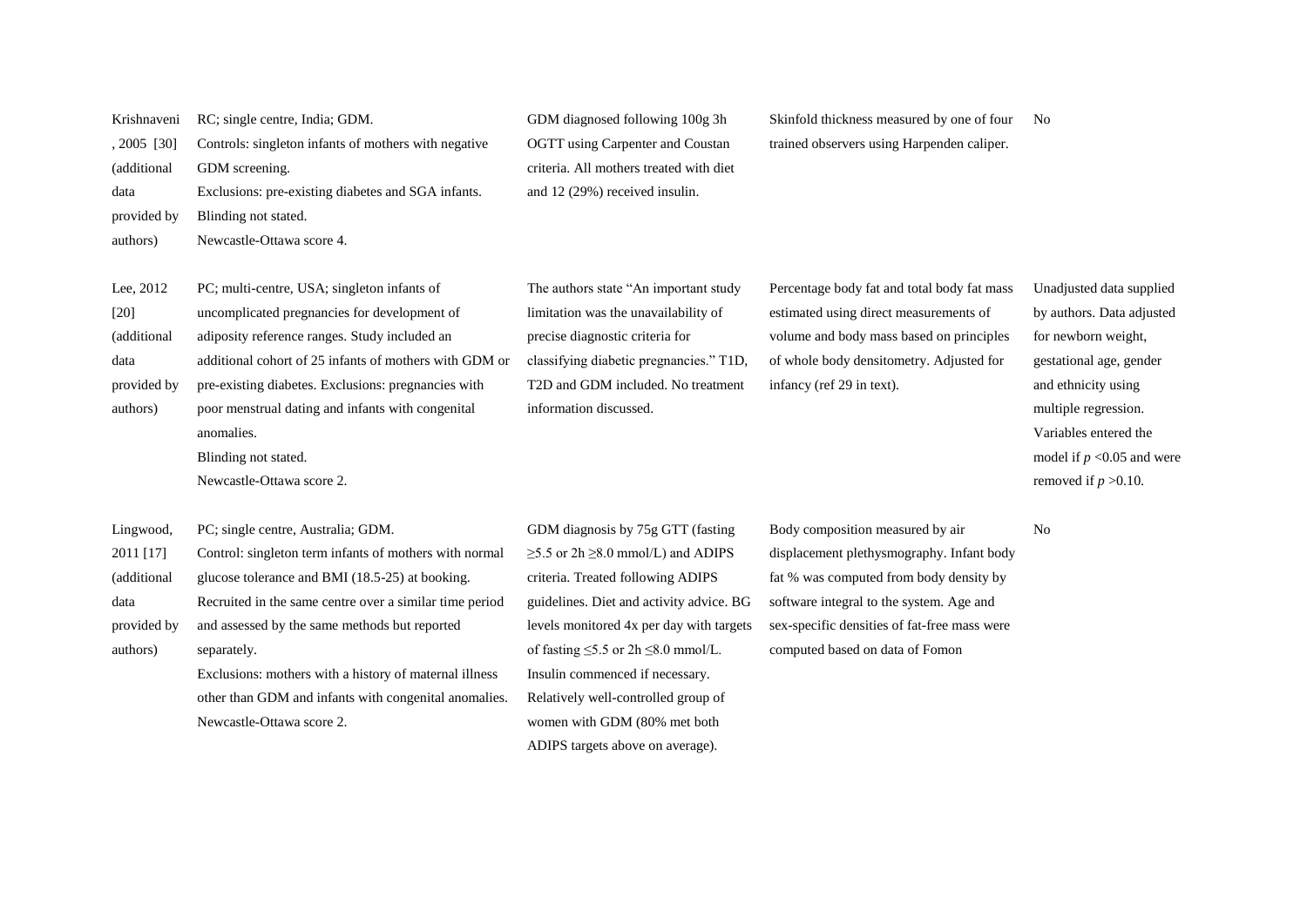| Metzger     | PC; multi-centre, multinational study, ethnically      | GDM defined retrospectively using       | Rigorous training and annual recertification   | Authors provided          |
|-------------|--------------------------------------------------------|-----------------------------------------|------------------------------------------------|---------------------------|
| (HAPO),     | diverse cohort involving 15 field centres; GDM.        | IADPSG thresholds. As women with        | in anthropometric measurements was             | unadjusted and adjusted   |
| 2009 [15]   | Medical caregivers blinded to maternal glucose levels  | GDM had BG levels below the pre-        | established for research nurses and            | data. Adjustments made    |
| (additional | unless following criteria met: fasting plasma glucose  | defined study diabetes thresholds,      | midwives. 2 skinfold measurements were         | for field centre,         |
| data        | >5.8 mmol/L, 2hr OGTT >11.1 mmol/L or random           | caregivers remained blinded to their    | taken using a Harpenden caliper and if         | gestational age, maternal |
| provided by | glucose $\geq$ 8.9mmol/L. Singleton infants.           | values and no monitoring or treatment   | results differed by >0.5mm, a $3rd$ was taken. | parity, neonatal gender   |
| authors)    | For purpose of meta-analysis authors grouped GDM       | was provided.                           | Averages used. Fat mass calculated using       | and maternal BMI at the   |
|             | and controls using more recent International           |                                         | equation by Catalano (infant specific). (4)    | time of the OGTT.         |
|             | Association of Diabetes in Pregnancy Study Groups      |                                         |                                                |                           |
|             | (IADPSG) thresholds (FPG >5.1 mmol/L, 2hr OGTT         |                                         |                                                |                           |
|             | $>8.5$ mmol/L.)                                        |                                         |                                                |                           |
|             | Blinding occurred as GDM diagnosed post Hoc.           |                                         |                                                |                           |
|             | Newcastle-Ottawa score 5.                              |                                         |                                                |                           |
|             |                                                        |                                         |                                                |                           |
| McFarland,  | PC; single centre, USA; GDM and pre-existing           | GDM diagnosed by National Diabetes      | All skinfold measurements performed by         | N <sub>0</sub>            |
| 1998 [42]   | diabetes. Macrosomic (>4000g) infants only.            | Data Group criteria.                    | one of two examiners. Estimation of body       |                           |
|             | Control: macrosomic infants of mothers with negative   | Diabetes treated by local protocol (ref | fat mass performed by Dauncey's method         |                           |
|             | glucose screening during pregnancy.                    | 11 in text). BG monitored 7x/day.       | (infant specific).                             |                           |
|             | Blinding not stated.                                   | Glucose control in group demonstrated   |                                                |                           |
|             | Newcastle-Ottawa score 2.                              | to be poor (mean BG $125\pm34$ mg/dL).  |                                                |                           |
|             |                                                        |                                         |                                                |                           |
| Mohamed,    | PC; single centre, Egypt; T1D. Divided into            | TID diagnosed pre-pregnancy. No         | Skinfold thickness measured using a            | No                        |
| 2010 [59]   | macrosomic and non-macrosomic groups (> or <           | further details.                        | skinfold caliper.                              |                           |
|             | 4000g                                                  |                                         |                                                |                           |
|             | Control: term infants, <4000g of non-diabetic mothers, |                                         |                                                |                           |
|             | matched for age and sex. Glucose screening in          |                                         |                                                |                           |
|             | pregnancy not discussed.                               |                                         |                                                |                           |
|             | Exclusions: included infection, congenital or          |                                         |                                                |                           |
|             | chromosomal abnormalities and metabolic disorders.     |                                         |                                                |                           |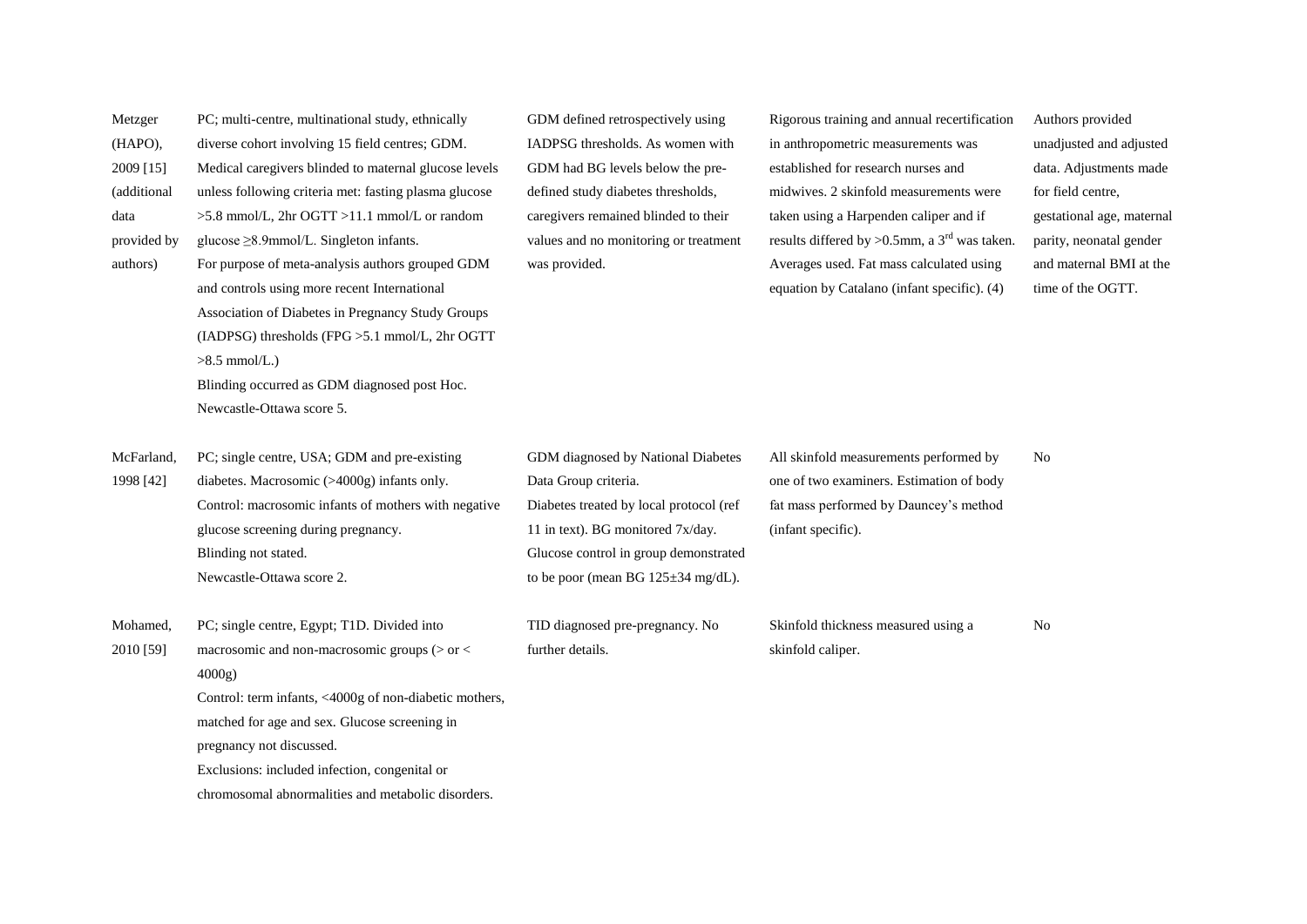Blinding not stated.

## Newcastle-Ottawa score 2.

| Nasrat,<br>1997 [60] | PC; single centre, Saudi Arabia; GDM and pre-existing<br>diabetes.<br>Control: singleton infants of mothers with negative<br>glucose screening in pregnancy.                                                                                                                                                                                             | GDM diagnosed following 100g 3h<br>OGTT using NGGD criteria. 9 of 40<br>GDM and 0 of 10 T2D required insulin.                                                                                                        | Skinfold thickness measured using a<br>Harpenden caliper by one of 2 trained<br>examiners.                                                   | N <sub>0</sub> |
|----------------------|----------------------------------------------------------------------------------------------------------------------------------------------------------------------------------------------------------------------------------------------------------------------------------------------------------------------------------------------------------|----------------------------------------------------------------------------------------------------------------------------------------------------------------------------------------------------------------------|----------------------------------------------------------------------------------------------------------------------------------------------|----------------|
|                      | Blinding not stated.<br>Newcastle-Ottawa score 3.                                                                                                                                                                                                                                                                                                        |                                                                                                                                                                                                                      |                                                                                                                                              |                |
| Nelson,<br>2007 [34] | PC; multi-centre study, UK; T1D.<br>Control: infants of mothers with negative routine<br>screening for gestational diabetes (national guidelines:<br>http://www.sign.ac.uk/guidelines/fulltext/55/section8.ht<br>ml).<br>Blinding not stated.<br>Newcastle-Ottawa score 4.                                                                               | T1D diagnosis and treatment not<br>described.                                                                                                                                                                        | Skinfold thickness at subscapular and<br>triceps measured using a Holtain caliper by<br>paediatricians using a centrally agreed<br>protocol. | N <sub>o</sub> |
| Ng, 2004<br>[61]     | PC; single centre, Hong Kong; GDM and T1D.<br>Control: term infants admitted to neonatal unit with<br>suspected perinatal infection but with negative cultures<br>and normal CRP (<10mg/l). GDM screening not<br>discussed.<br>Exclusions: infants with chromosomal or congenital<br>abnormalities.<br>Blinding not stated.<br>Newcastle-Ottawa score 1. | T1D diagnosed prior to study.<br>GDM diagnosed by fasting glucose<br>$>5.5$ mmol/L or $>8.0$ mmol/L 2h after<br>75g OGTT.<br>GDM treated with low energy diet<br>(1800kcal/d) and T1D treated with<br>daily insulin. | Skinfold thickness measured using a<br>Holtain skinfold caliper.                                                                             | N <sub>o</sub> |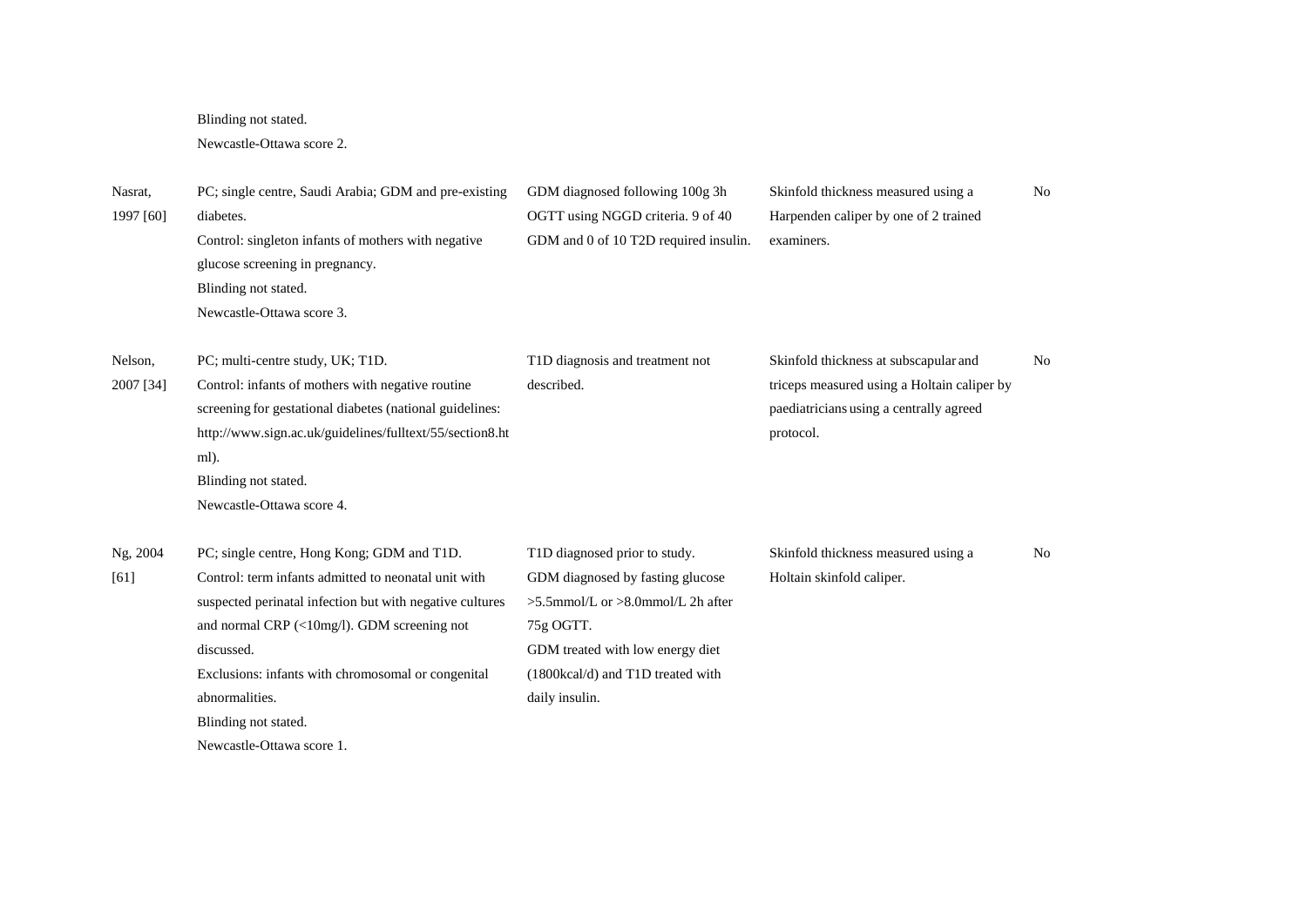| Petersen,<br>1990 [62]             | PC; single centre, Denmark; GDM and pre-existing<br>diabetes. 3 groups of infants: $SGA$ (<10 <sup>th</sup> percentile),<br>infants of mothers with diabetes and controls.<br>Control: term AGA infants of mothers with normal<br>glucose tolerance.<br>Blinding not stated.<br>Newcastle-Ottawa score 1.                                                                                                                  | Maternal diabetes categorized by White<br>classification. (GDM 5, pre-existing 15)<br>Further details of diagnosis or treatment<br>not given.                                                                                                                               | Skinfold thickness measured using a<br>Harpenden caliper.                                                                                                            | N <sub>0</sub>                                                  |
|------------------------------------|----------------------------------------------------------------------------------------------------------------------------------------------------------------------------------------------------------------------------------------------------------------------------------------------------------------------------------------------------------------------------------------------------------------------------|-----------------------------------------------------------------------------------------------------------------------------------------------------------------------------------------------------------------------------------------------------------------------------|----------------------------------------------------------------------------------------------------------------------------------------------------------------------|-----------------------------------------------------------------|
| Rossi, 2000<br>$[35]$<br>(Italian) | PC; single centre, Italy; GDM and T1D.<br>Control: women without diabetes.<br>Blinding not stated.<br>Newcastle-Ottawa score 2.                                                                                                                                                                                                                                                                                            | No information provided on the<br>diagnosis and management of GDM.<br>T1D treated with insulin.                                                                                                                                                                             | Skinfold thickness measured. No further<br>details provided.                                                                                                         | N <sub>0</sub>                                                  |
| Simmons,<br>1995 [36]              | PC; two centres, New Zealand (Maori, Indian and<br>Pacific Islanders); GDM or previous diet treated<br>diabetes.<br>Controls: singleton term infants of non-diabetic<br>mothers with no other medical illness and smoking <10<br>cigarettes/day.<br>Exclusions: mothers with pre-eclampsia and IUGR<br>infants. European diabetic women excluded as numbers<br>small.<br>Blinding not stated.<br>Newcastle-Ottawa score 3. | GDM diagnosed using O'Sullivan<br>criteria. Women with diabetes<br>maintained on 1800 cal diet. Those with<br>continuing hyperglycaemia (fasting BG<br>>5.5 mmol/L, 2h post prandial BG >6.5<br>mmol/L) despite therapy were treated<br>with insulin. 15% required insulin. | Skinfold thickness measured using a<br>Holtain paediatric caliper. All measures<br>taken by one observer on the left side and<br>the mean of 3 recordings was taken. | Data adjusted for neonatal<br>sex and maternal ethnic<br>group. |
| Schaefer-<br>Graf, 2011<br>$[26]$  | PC; single centre, Germany; GDM from previous study<br>(ref 2 in paper) compared with controls.<br>Controls: singleton infants of mothers with normal 75g<br>OGTT.                                                                                                                                                                                                                                                         | GDM diagnosed by 75g GTT using<br>Carpenter and Coustan criteria (2<br>values above $5.0/10.0/8.6$ mmol/l).<br>Women given dietary advice and                                                                                                                               | Skinfold thickness measured at the flank<br>and fat mass calculated by formula derived<br>by Catalano (infant specific).                                             | Unadjusted body<br>composition data<br>presented.               |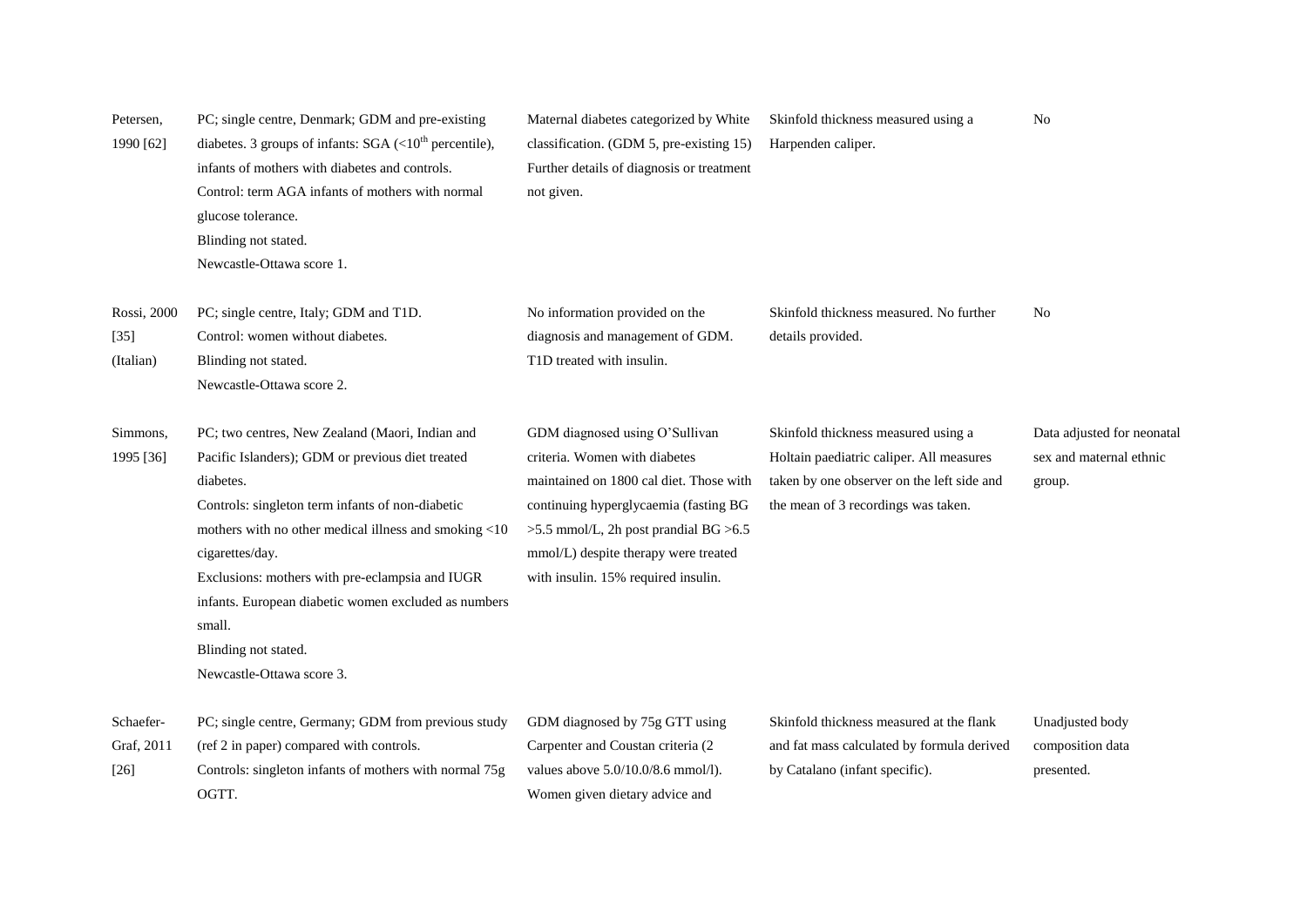|                                                                         | Exclusions: infants <34 weeks or with congenital<br>anomalies.<br>Blinding not stated.<br>Newcastle-Ottawa score 3.                                                                                                                                                                                                                          | performed self-monitoring of BG.<br>Insulin therapy given based on BG<br>levels or glycaemia plus fetal growth<br>(randomised in initial trial). Equivalent<br>outcomes in both groups of GDMs.                                                                                                                |                                                                                                                                                                               |                                                                                           |
|-------------------------------------------------------------------------|----------------------------------------------------------------------------------------------------------------------------------------------------------------------------------------------------------------------------------------------------------------------------------------------------------------------------------------------|----------------------------------------------------------------------------------------------------------------------------------------------------------------------------------------------------------------------------------------------------------------------------------------------------------------|-------------------------------------------------------------------------------------------------------------------------------------------------------------------------------|-------------------------------------------------------------------------------------------|
| Sletner,<br>2013 [27]<br>(additional<br>data<br>supplied by<br>authors) | Population-based cohort; multi-centre study, Norway;<br>GDM. Authors separated skinfold results based on<br>maternal GDM status for purpose of review.<br>Controls: infants of mothers with negative 75g<br>screening OGTT at 28 weeks gestation.<br>Exclusions: pre-existing diabetes.<br>Blinding not stated.<br>Newcastle-Ottawa score 4. | GDM cases were diagnosed using<br>WHO criteria. Women with FPG >7.0<br>mmol/l or 2h $BG > 9.0$ mmol/l were<br>referred to secondary care and those<br>with 2h BG 7.8-9.0 mmol/l were<br>referred to their GP after lifestyle<br>advice had been given.<br>Authors also provided results by<br>IADPSG criteria. | Measurements performed by specially<br>trained personnel. Skinfolds measured<br>using a Holtain caliper. Measurements<br>performed twice to nearest 0.1 mm and<br>means used. | Unadjusted data<br>presented. Authors also<br>provided data adjusted for<br>maternal BMI. |
| Stevenson,<br>1991 [37]                                                 | PC; single centre, USA; GDM. AGA and LGA infants<br>recruited.<br>Controls: term, AGA age infants.<br>Blinding not stated.<br>Newcastle-Ottawa score 1.                                                                                                                                                                                      | GDM diagnosed by glucose tolerance<br>test using O'Sullivan and Mahan<br>criteria. Dietary control then initiated.                                                                                                                                                                                             | Triceps skin fold measured by the same<br>individual using a Lange caliper with mean<br>taken of 3 separate measurements.                                                     | N <sub>0</sub>                                                                            |
| Verma,<br>1991 [63]                                                     | PC; single centre; India.<br>All infants delivered consecutively included. Preterms<br>and SGA included. Maternal antenatal history including<br>diabetes recorded.<br>Blinding not stated.<br>Newcastle-Ottawa score 3.                                                                                                                     | Maternal complications in the antenatal<br>period, including diabetes recorded. No<br>further details and numbers of infants of<br>mothers with diabetes not given.                                                                                                                                            | Skinfold thickness using a Harpenden<br>caliper.                                                                                                                              | N <sub>o</sub>                                                                            |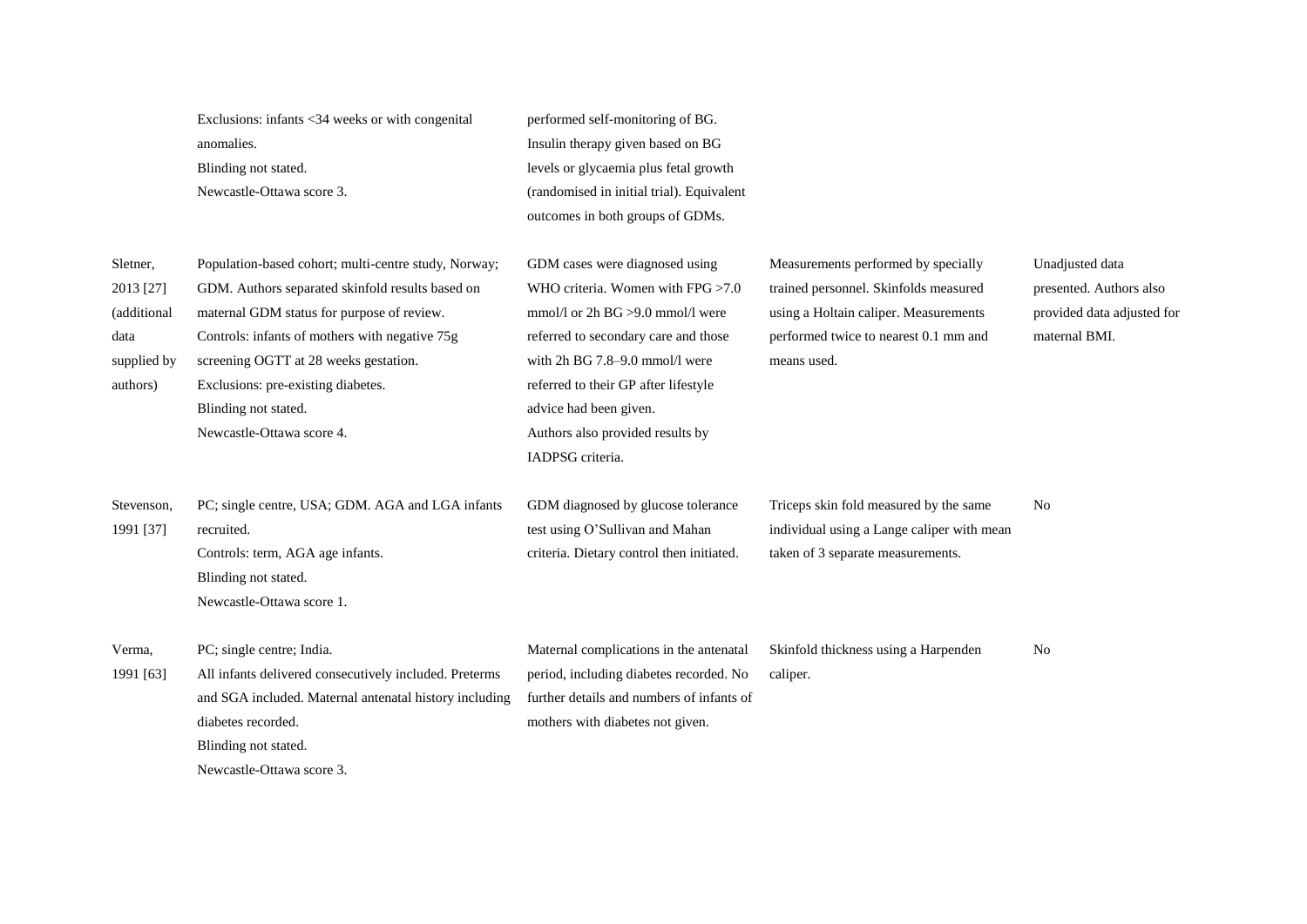| Vohr, 1995<br>$[38]$ | PC; single centre, USA; GDM enrolled to include equal<br>numbers of LGA and AGA babies (separated into LGA | GDM diagnosed by 100g OGTT and<br>Carpenter and Coustan criteria. Initial | Skinfolds measured by 1 of 2 trained<br>research nurses, mean taken of 2 | No  |
|----------------------|------------------------------------------------------------------------------------------------------------|---------------------------------------------------------------------------|--------------------------------------------------------------------------|-----|
| (additional          | and AGA groups).                                                                                           | dietary advice and weekly BG                                              | measurements using a Lange caliper.                                      |     |
| data                 | Controls: infants of mothers with negative 1h 50g                                                          | monitoring aiming to keep fasting                                         |                                                                          |     |
| provided by          | glucose screen at 24-28 weeks, enrolled to include                                                         | glucose <100mg/dl and all other values                                    |                                                                          |     |
| authors)             | equal numbers of LGA and AGA babies.                                                                       | <120mg/dl. Insulin therapy                                                |                                                                          |     |
|                      | Exclusions: infants with congenital anomalies or                                                           | recommended if these levels were                                          |                                                                          |     |
|                      | requiring intensive care.                                                                                  | exceeded.                                                                 |                                                                          |     |
|                      | Blinding not stated.                                                                                       |                                                                           |                                                                          |     |
|                      | Newcastle-Ottawa score 3.                                                                                  |                                                                           |                                                                          |     |
|                      |                                                                                                            |                                                                           |                                                                          |     |
| Vohr, 1997           | PC (subgroup of Vohr 1995); single centre, USA;                                                            | GDM diagnosed by 100g OGTT and                                            | Skinfolds measured by 1 of 2 research                                    | No  |
| $[41]$               | GDM enrolled to include equal numbers of LGA and                                                           | Carpenter and Coustan criteria. Initial                                   | nurses, mean taken of 2 measurements                                     |     |
| (additional          | AGA babies (separated into LGA and AGA groups).                                                            | dietary advice and weekly BG                                              | using Lange caliper.                                                     |     |
| data                 | Controls: infants of mothers with negative 1h 50g                                                          | monitoring aiming to keep fasting                                         |                                                                          |     |
| provided by          | glucose screen at 24-28 weeks, enrolled to include                                                         | glucose <100mg/dl and all other values                                    |                                                                          |     |
| authors)             | equal numbers of LGA and AGA babies.                                                                       | <120mg/dl. Insulin therapy                                                |                                                                          |     |
|                      | Exclusions: infants with congenital anomalies or                                                           | recommended if these levels were                                          |                                                                          |     |
|                      | requiring intensive care.                                                                                  | exceeded.                                                                 |                                                                          |     |
|                      | Blinding not stated.                                                                                       |                                                                           |                                                                          |     |
|                      | Newcastle-Ottawa score 2.                                                                                  |                                                                           |                                                                          |     |
| Westgate,            | PC; single centre, New Zealand (Maori and Pacific                                                          | T2D diagnosed prior to pregnancy.                                         | Neonatal paediatrician or senior neonatal                                | No. |
| 2006 [39]            | island mothers); GDM and T2D.                                                                              | GDM diagnosed by fasting glucose                                          | nurse assessed babies using a Harpenden                                  |     |
|                      | Control: infants of mothers with 1h 50g glucose screen                                                     | $\geq$ 5.5mmol/L or 2h value $\geq$ 9.0. BG                               | caliper for skinfold thickness.                                          |     |
|                      | <7.8mmol/L. Mothers invited using pseudo-random                                                            | monitoring at home (5 tests daily), with                                  |                                                                          |     |
|                      | number generator against clinic lists and matched by                                                       | insulin commenced if fasting BG > 5.5                                     |                                                                          |     |
|                      | ethnicity.                                                                                                 | mmol/L on 2 occasions or post-prandial                                    |                                                                          |     |
|                      | Blinding not stated.                                                                                       | readings consistently $\geq 6.5$ mmol/L.                                  |                                                                          |     |
|                      |                                                                                                            |                                                                           |                                                                          |     |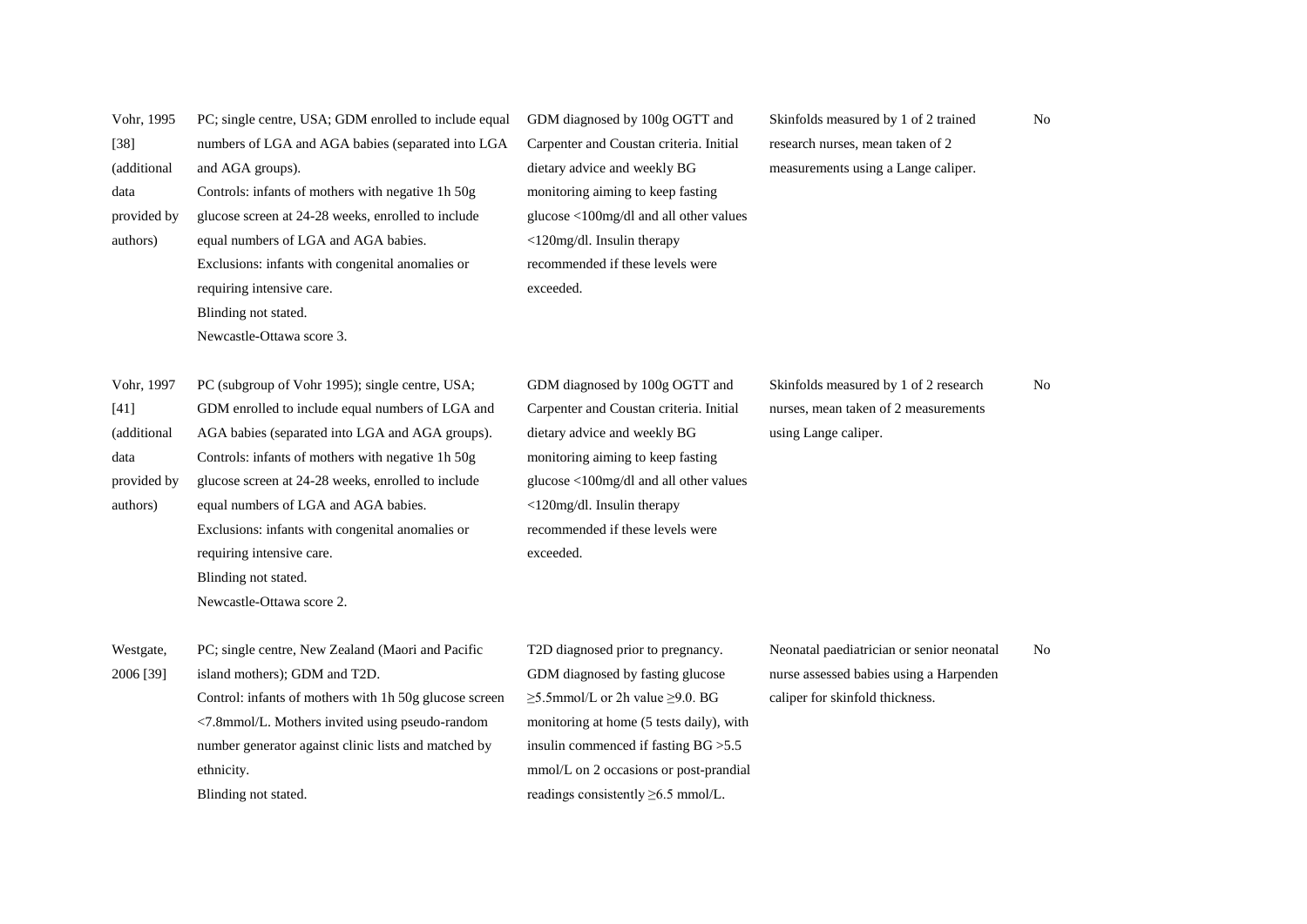|                                                                                     | Newcastle-Ottawa score 3.                                                                                                                                                                                                                                                                                                                          | Insulin pump used if daily dosage >200<br>units.                                                                                                                                                                                   |                                                                                                    |                                                                                                                                                                                       |
|-------------------------------------------------------------------------------------|----------------------------------------------------------------------------------------------------------------------------------------------------------------------------------------------------------------------------------------------------------------------------------------------------------------------------------------------------|------------------------------------------------------------------------------------------------------------------------------------------------------------------------------------------------------------------------------------|----------------------------------------------------------------------------------------------------|---------------------------------------------------------------------------------------------------------------------------------------------------------------------------------------|
| Whitelaw,<br>1977 [64]                                                              | PC; single centre, UK; 5 groups of infants studied:<br>$SGA$ (<10 <sup>th</sup> percentile), AGA (10 <sup>th</sup> -90 <sup>th</sup> percentile),<br>LGA $(>90th$ percentile), infants of mothers with<br>diabetes and infants of obese mothers.<br>Control: AGA infants of mothers with normal glucose<br>tolerance.<br>Newcastle-Ottawa score 2. | No details of diabetes type, diagnosis,<br>or treatment.                                                                                                                                                                           | Skinfolds measurements by a single<br>observer using a Harpenden caliper.                          | N <sub>0</sub>                                                                                                                                                                        |
| Wurster,<br>1984 [40]                                                               | PC; single centre, USA; GDM or pre-existing diabetes.<br>Controls: infants of mothers without diabetes.<br>No blinding stated.<br>Newcastle-Ottawa score 2.                                                                                                                                                                                        | No details of diabetes diagnosis. Blood<br>glucose monitored 4 times a day during<br>pregnancy with an aim of maintaining<br>pre-meal BG <100 mg/dL. Achieved in<br>majority and women described as well-<br>controlled diabetics. | Skinfold measurements taken on the left<br>side of the body using a Harpenden caliper.             | Unadjusted data presented<br>and further subgroup<br>analysis performed to<br>confirm that infant sex<br>was not an influence.                                                        |
| Zhao, 2013<br>$[21]$<br>(Chinese)<br>(additional<br>data<br>provided by<br>authors) | PC; single centre, China; GDM v control in AGA (birth<br>weight 10-90 <sup>th</sup> percentile of local population for sex<br>and gestation) infants.<br>Blinding not stated.<br>Newcastle-Ottawa score 3.                                                                                                                                         | GDM diagnosis based on 1998 WHO<br>diagnostic definition.                                                                                                                                                                          | Anthropometric and skinfold measurements<br>obtained and fat mass and fat-free mass<br>calculated. | Unadjusted data presented<br>and regressions performed<br>of factors associated with<br>differences in the<br>anthropometric<br>measurements but<br>adjusted results not<br>provided. |

**Supplementary, table 2:** Studies included in the systematic review examining the association between intrauterine exposure to maternal diabetes and offspring adiposity in infants. GDM: gestational diabetes mellitus, T1D: type 1 diabetes, T2D: type 2 diabetes.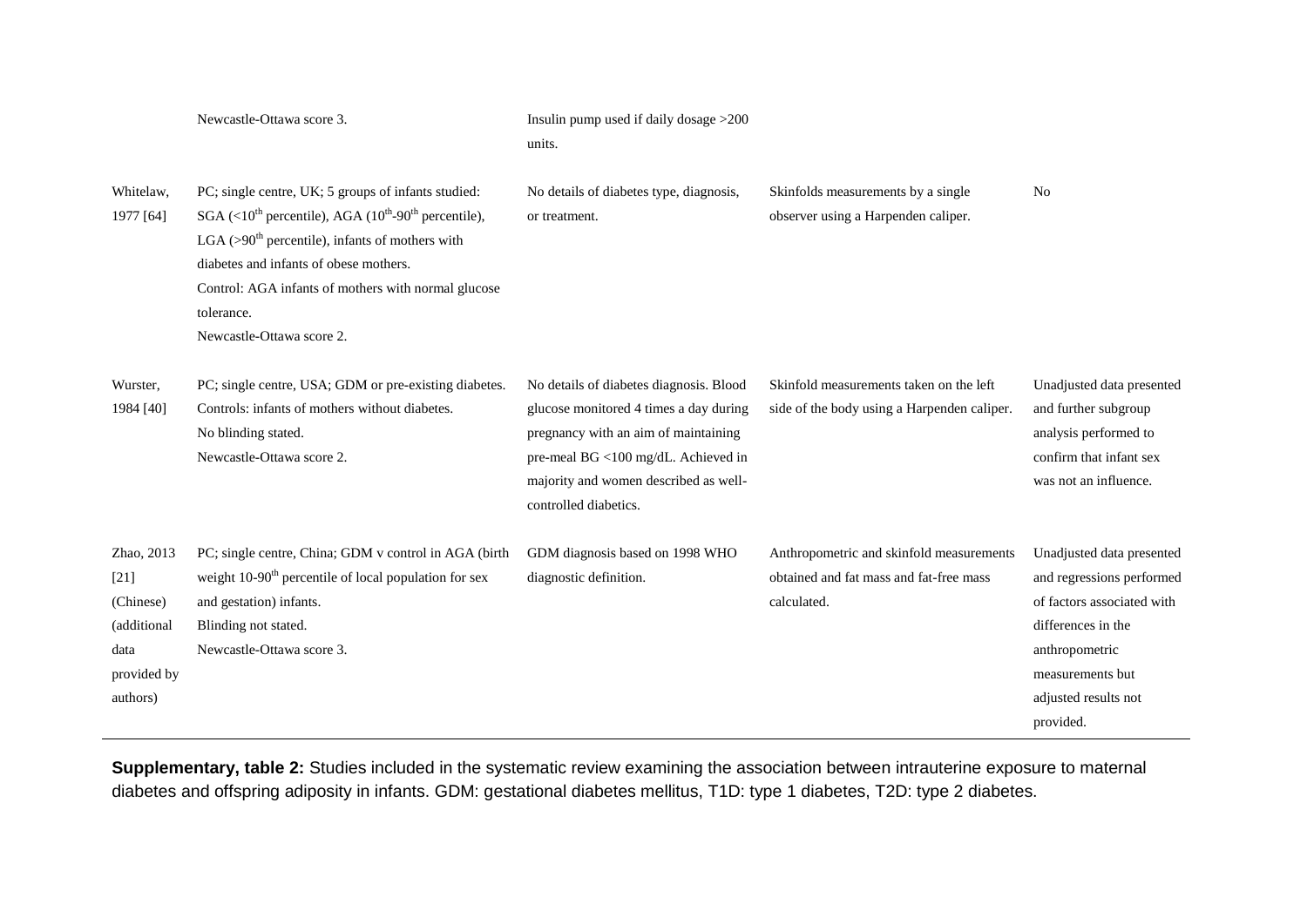

**Supplementary figure 1** Flow chart of the search strategy used in this review. The relevant number of papers at each point is given.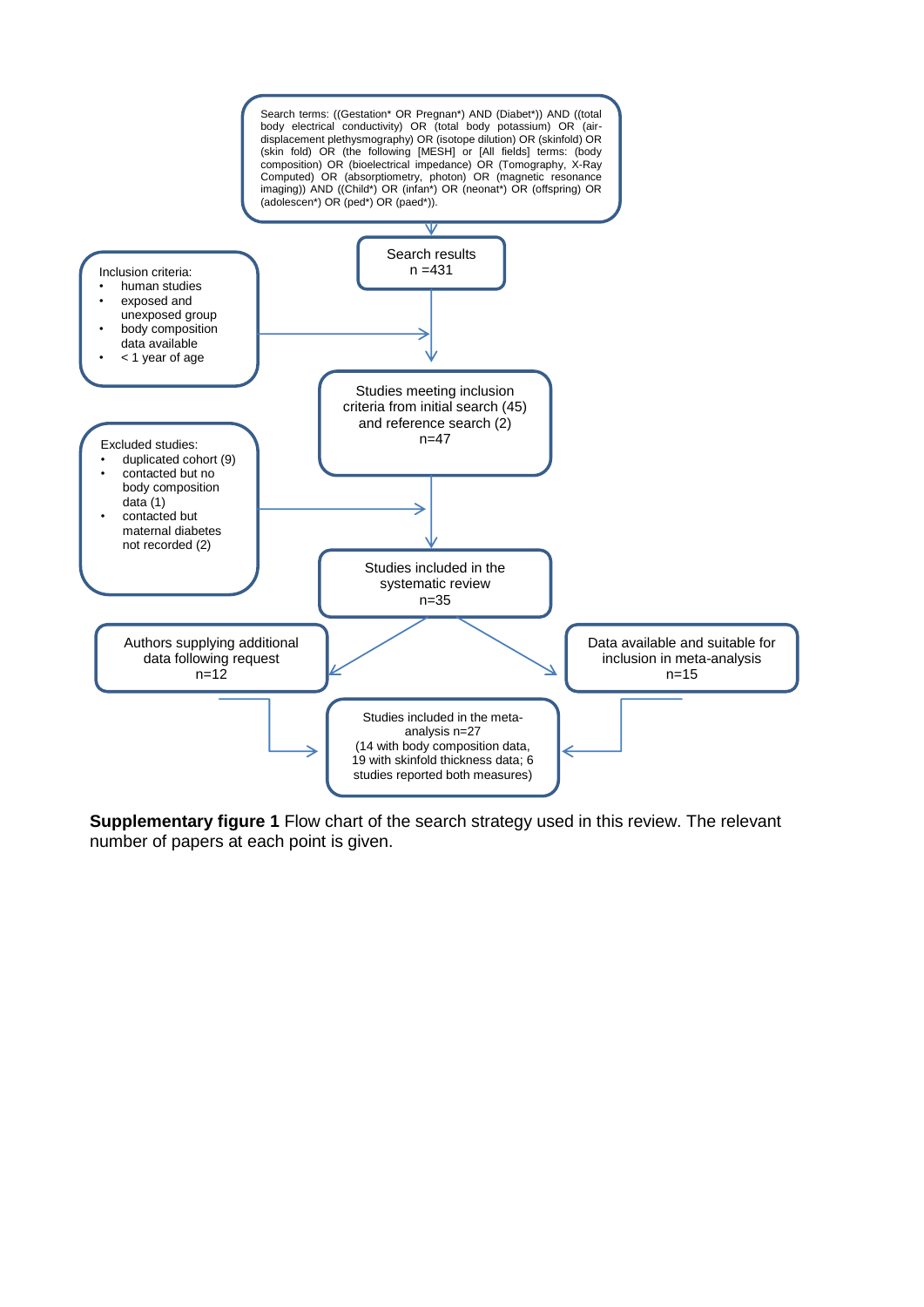

**Supplementary figure 2** Funnel plot of studies comparing fat mass (g) in IDM and NIDM (all diabetes types)



**Supplementary figure 3** Funnel plot of studies comparing fat-free mass (g) in IDM and NIDM (all diabetes types)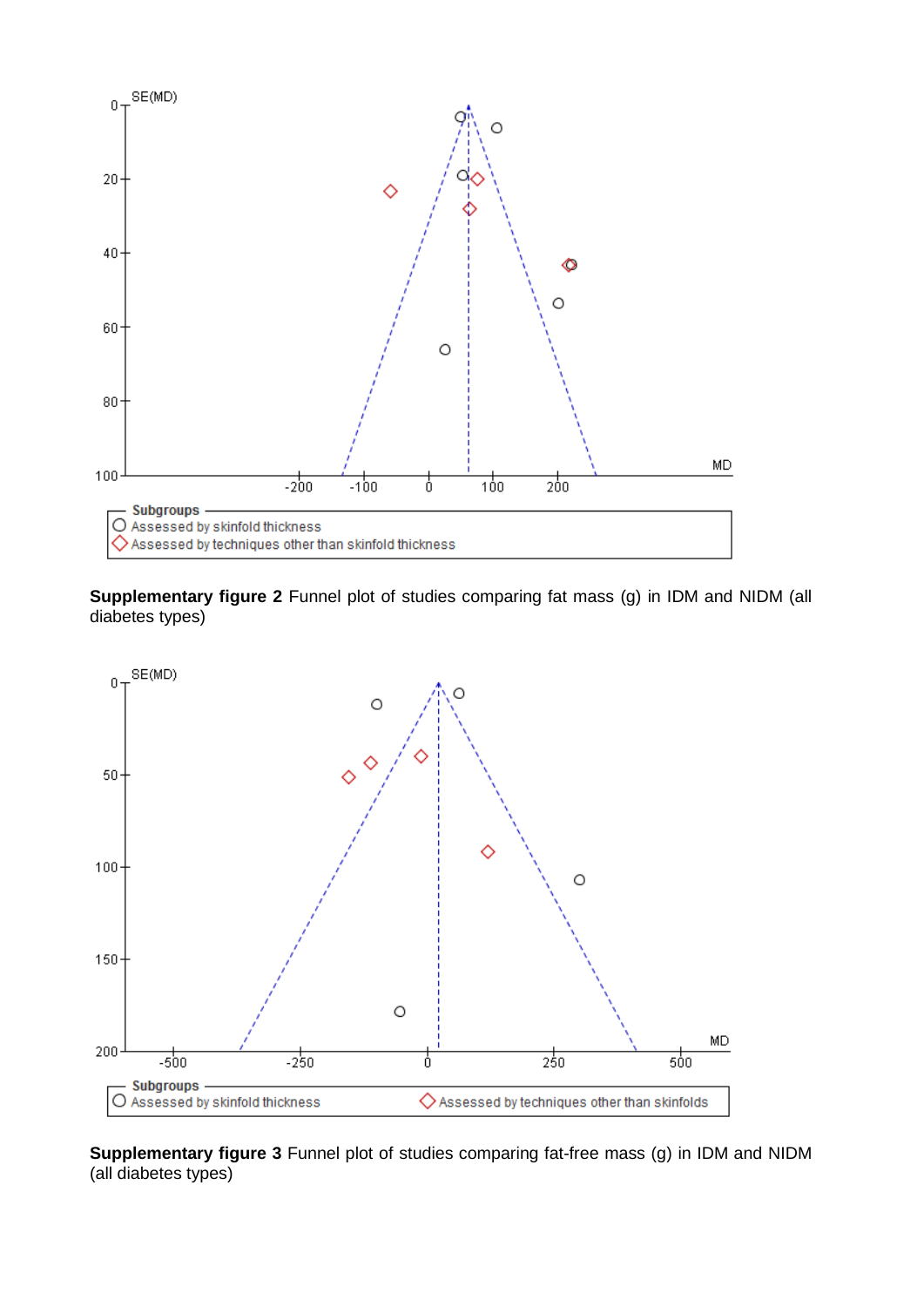

**Supplementary figure 4** Funnel plot of studies comparing body fat % in IDM and NIDM (all diabetes types)

|                                                                                                                |           | <b>IDM</b><br><b>Control</b> |      |                         |      |       |              | <b>Mean Difference</b>               | <b>Mean Difference</b>  |
|----------------------------------------------------------------------------------------------------------------|-----------|------------------------------|------|-------------------------|------|-------|--------------|--------------------------------------|-------------------------|
| <b>Study or Subgroup</b>                                                                                       | Mean [mm] | SD [mm]                      |      | Total Mean [mm] SD [mm] |      |       |              | Total Weight IV, Random, 95% CI [mm] | IV, Random, 95% CI [mm] |
| Aman, 2011                                                                                                     | 6.7       | 1.4                          | 28   | 5.3                     | 1.1  | 28    | 3.4%         | 1.40 [0.74, 2.06]                    |                         |
| Brunner, 2013                                                                                                  | 5.2       | 0.9                          | 9    | 4.7                     | 0.9  | 152   | 3.8%         | $0.50$ [-0.11, 1.11]                 |                         |
| <b>Buhling, 2012</b>                                                                                           | 4.6       | 0.9                          | 30   | 4.8                     | 1.5  | 142   | 5.8%         | $-0.20$ $-0.61$ , $0.211$            |                         |
| Catalano, 2003                                                                                                 | 4.7       | 1.1                          | 195  | 4.2                     |      | 220   | 8.4%         | $0.50$ [0.30, 0.70]                  |                         |
| Greco, 2003                                                                                                    | 4.7       | 0.1                          | 15   | 4.1                     | 0.1  | 16    | 9.6%         | 0.60 [0.53, 0.67]                    |                         |
| Hollingsworth, 1991                                                                                            | 4.3       | 0.9                          | 70   | 3.8                     | 0.3  | 211   | 8.2%         | $0.50$ [0.29, 0.71]                  | ۰                       |
| Krishnaveni, 2005                                                                                              | 5.1       | 1.1                          | 41   | 4.2                     | 0.9  | 545   | 6.5%         | $0.90$ [0.55, 1.25]                  | ۰                       |
| Metzger, 2009                                                                                                  | 4.42      | 0.99                         | 3082 | 4.08                    | 0.86 | 16097 | 9.8%         | $0.34$ [0.30, 0.38]                  |                         |
| Nelson, 2007                                                                                                   | 8         | 3.1                          | 56   | 6                       | 2.4  | 19    | 1.1%         | 2.00 [0.65, 3.35]                    |                         |
| Rossi, 2000                                                                                                    | 5.78      | 1.5                          | 6    | 4.76                    | 0.28 | 13    | 1.3%         | 1.02 [-0.19, 2.23]                   |                         |
| Simmons, 1995                                                                                                  | 4.5       |                              | 35   | 4.2                     | 0.8  | 125   | 6.3%         | $0.30$ [ $-0.06, 0.66$ ]             |                         |
| Sletner, 2013                                                                                                  | 4.71      | 1.12                         | 65   | 4.4                     |      | 457   | 7.3%         | $0.31$ [0.02, 0.60]                  |                         |
| Stevenson, 1991                                                                                                | 5         | 1.1                          | 13   | 4.3                     | 0.8  | 20    | 3.2%         | $0.70$ [0.01, 1.39]                  |                         |
| Vohr, 1995                                                                                                     | 4.1       | 1.1                          | 119  | 4.1                     | 1.1  | 143.  | 7.5%         | $0.00$ [ $-0.27, 0.27$ ]             |                         |
| Westgate, 2006                                                                                                 | 5.1       | 1.2                          | 136  | 4.4                     |      | 61    | 6.8%         | $0.70$ [0.38, 1.02]                  |                         |
| Wurster, 1984                                                                                                  | 5.9       | 1.5                          | 10   | 5                       | 1.5  | 10    | 1.2%         | $0.90$ $[-0.41, 2.21]$               |                         |
| Zhao, 2013                                                                                                     | 5.2       | 0.4                          | 160  | 4.4                     | 0.3  | 284   | 9.6%         | $0.80$ [0.73, 0.87]                  |                         |
|                                                                                                                |           |                              |      |                         |      |       |              |                                      |                         |
| <b>Total (95% CI)</b>                                                                                          |           |                              | 4070 |                         |      |       | 18543 100.0% | $0.52$ [0.37, 0.68]                  |                         |
| Heterogeneity: Tau <sup>2</sup> = 0.06; Chi <sup>2</sup> = 188.84, df = 16 (P < 0.00001); i <sup>2</sup> = 92% |           |                              |      |                         |      |       |              |                                      |                         |
| Test for overall effect: $Z = 6.79$ (P < 0.00001)                                                              |           |                              |      |                         |      |       |              |                                      | <b>IDM</b><br>Control   |

**Supplementary figure 5** Forest plot (random effects analysis) comparing triceps skinfold thickness (mm) in IDM and NIDM (all types of diabetes)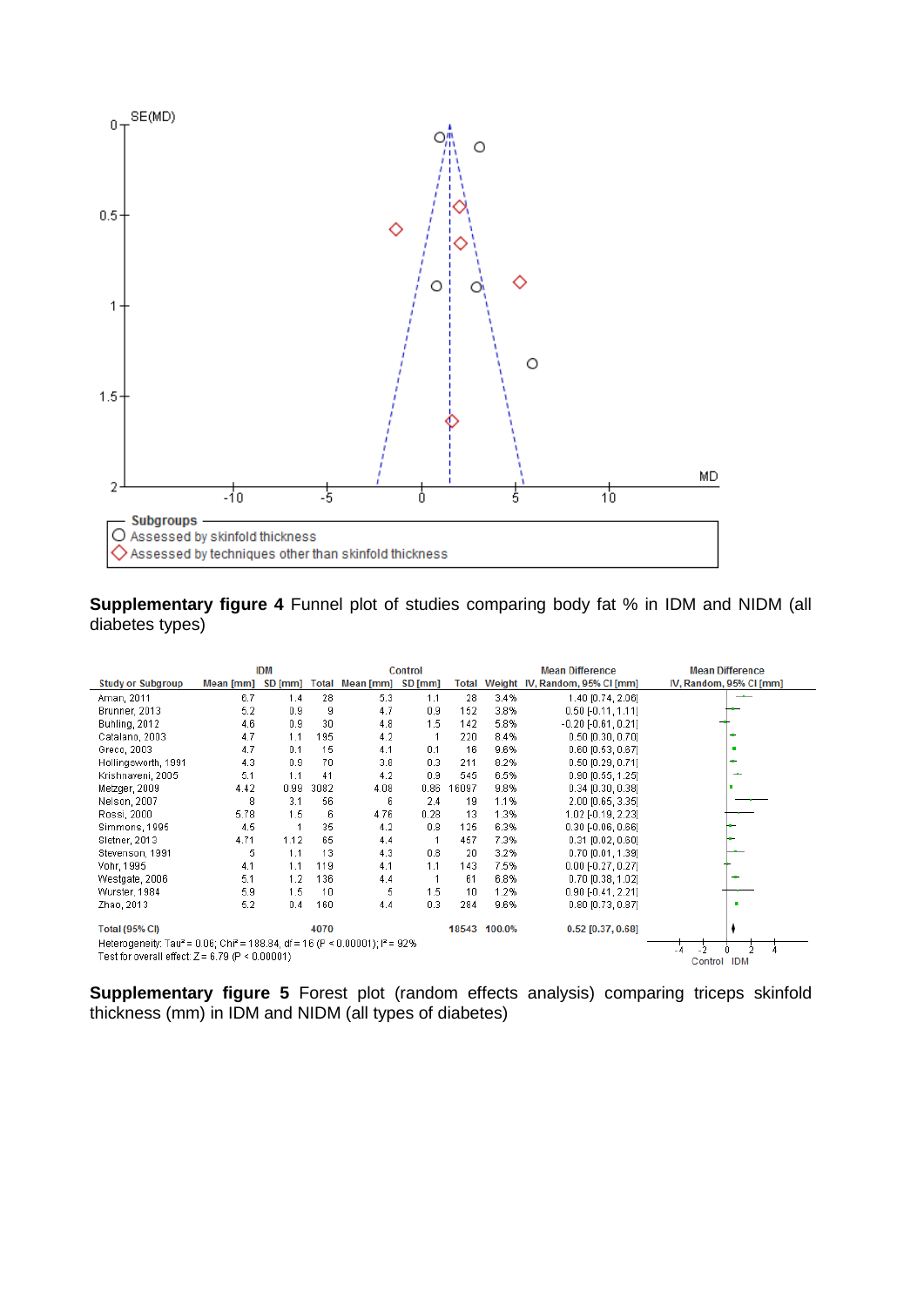|                                                                                                                |           | <b>IDM</b><br><b>Control</b> |              |                   |      |       | <b>Mean Difference</b> | <b>Mean Difference</b>         |                         |
|----------------------------------------------------------------------------------------------------------------|-----------|------------------------------|--------------|-------------------|------|-------|------------------------|--------------------------------|-------------------------|
| <b>Study or Subgroup</b>                                                                                       | Mean [mm] | SD [mm]                      | <b>Total</b> | Mean [mm] SD [mm] |      | Total |                        | Weight IV, Random, 95% CI [mm] | IV, Random, 95% CI [mm] |
| Aman, 2011                                                                                                     | 6.3       | 1.8                          | 28           | 4.8               | 1.1  | 28    | 4.7%                   | 1.50 [0.72, 2.28]              |                         |
| Brunner, 2013                                                                                                  | 4.7       | 0.8                          | 9            | 4.5               |      | 152   | 6.2%                   | $0.20$ [-0.35, 0.75]           |                         |
| Buhling, 2012                                                                                                  | 4.3       | 1.1                          | 12           | 4.1               | 0.97 | 13    | 4.5%                   | $0.20$ F $0.62$ , 1.021        |                         |
| Catalano, 2003                                                                                                 | 5.1       | 1.4                          | 195          | 4.6               | 1.2  | 220   | 8.0%                   | $0.50$ [0.25, 0.75]            |                         |
| Greco, 2003                                                                                                    | 4.7       | 0.1                          | 15           | 3.8               | 0.1  | 16    | 8.7%                   | 0.90 [0.83, 0.97]              |                         |
| Hollingsworth, 1991                                                                                            | 5         | 1.1                          | 70           | 4                 | 0.4  | 211   | 8.0%                   | 1.00 [0.74, 1.26]              |                         |
| Krishnaveni, 2005                                                                                              | 5.3       | 1.1                          | 41           | 4.4               | 0.9  | 545   | 7.5%                   | 0.90 [0.55, 1.25]              |                         |
| Metzger, 2009                                                                                                  | 4.59      | 1.13                         | 3082         | 4.17              | 0.95 | 16097 | 8.7%                   | $0.42$ [0.38, 0.46]            |                         |
| Nelson, 2007                                                                                                   | 7.4       | 2.1                          | 56           | 5.6               | 2    | 19    | 3.4%                   | 1.80 [0.75, 2.85]              |                         |
| Rossi, 2000                                                                                                    | 5.78      | 1.25                         | 6            | 4.47              | 2.2  | 13    | 2.0%                   | 1.31 [-0.25, 2.87]             |                         |
| Simmons, 1995                                                                                                  | 6.3       | $\overline{2}$               | 35           | 5.3               | 1.3  | 125   | 5.2%                   | 1.00 [0.30, 1.70]              |                         |
| Sletner, 2013                                                                                                  | 4.84      | 1.32                         | 65           | 4.26              | 1.02 | 457   | 7.6%                   | $0.58$ $[0.25, 0.91]$          |                         |
| Vohr, 1995                                                                                                     | 4.7       | 1.5                          | 119          | 4.6               | 1.3  | 143   | 7.5%                   | $0.10$ [-0.24, 0.44]           |                         |
| Westgate, 2006                                                                                                 | 5.6       | 1.7                          | 136          | 4.4               |      | 61    | 7.3%                   | 1.20 [0.82, 1.58]              |                         |
| Wurster, 1984                                                                                                  | 6.6       | 1.9                          | 10           | 5.2               | 1.6  | 10    | 2.0%                   | 1.40 [-0.14, 2.94]             |                         |
| Zhao, 2013                                                                                                     | 5.2       | 0.3                          | 160          | 4                 | 0.2  | 284   | 8.7%                   | 1.20 [1.15, 1.25]              |                         |
|                                                                                                                |           |                              |              |                   |      |       |                        |                                |                         |
| <b>Total (95% CI)</b>                                                                                          |           |                              | 4039         |                   |      |       | 18394 100.0%           | $0.81$ [0.56, 1.05]            |                         |
| Heterogeneity: Tau <sup>2</sup> = 0.19; Chi <sup>2</sup> = 579.15, df = 15 (P < 0.00001); i <sup>2</sup> = 97% |           |                              |              |                   |      |       |                        |                                |                         |
| Test for overall effect: $Z = 6.33$ (P < 0.00001)<br>Control IDM                                               |           |                              |              |                   |      |       |                        |                                |                         |

**Supplementary figure 6** Forest plot (random effects analysis) comparing subscapular skinfold thickness (mm) in IDM and NIDM (all types of diabetes)

|                                                                                                                   |     | <b>IDM</b> |                                     | <b>Control</b>                                        | <b>Mean Difference</b> |       |              | <b>Mean Difference</b>                  |                            |  |
|-------------------------------------------------------------------------------------------------------------------|-----|------------|-------------------------------------|-------------------------------------------------------|------------------------|-------|--------------|-----------------------------------------|----------------------------|--|
| <b>Study or Subgroup</b>                                                                                          |     |            |                                     | Mean [grams] SD [grams] Total Mean [grams] SD [grams] |                        |       |              | Total Weight IV, Random, 95% CI [grams] | IV, Random, 95% CI [grams] |  |
| 13.1.1 GDM                                                                                                        |     |            |                                     |                                                       |                        |       |              |                                         |                            |  |
| Aman, 2011                                                                                                        | 700 | 200        | 10                                  | 500                                                   | 200                    | 28    | 4.0%         | 200.00 [55.59, 344.41]                  |                            |  |
| Au, 2013                                                                                                          | 272 | 180        | 67                                  | 331                                                   | 180                    | 532   | 11.3%        | -59.00 [-104.73, -13.27]                | —                          |  |
| Brunner, 2013                                                                                                     | 509 | 195        | 9                                   | 484                                                   | 142                    | 152   | 4.7%         | 25.00 [-104.38, 154.38]                 |                            |  |
| Catalano, 2003                                                                                                    | 436 | 206        | 195                                 | 362                                                   | 198                    | 220   | 12.0%        | 74.00 [35.01, 112.99]                   |                            |  |
| Enzi, 1980                                                                                                        | 553 | 202        | 17                                  | 386                                                   | 90.7                   | 17    | 6.0%         | 167.00 [61.74, 272.26]                  |                            |  |
| Lingwood, 2011                                                                                                    | 410 | 170        | 84                                  | 350                                                   | 162                    | 77    | 10.8%        | 60.00 [8.71, 111.29]                    | -                          |  |
| Metzger, 2009                                                                                                     | 424 | 177        | 3082                                | 375                                                   | 159                    | 16097 | 14.2%        | 49.00 [42.29, 55.71]                    | ٠                          |  |
| Schafer-Graf, 2011                                                                                                | 433 | 171        | 150                                 | 381                                                   | 179                    | 190   | 12.1%        | 52.00 [14.63, 89.37]                    | -                          |  |
| Zhao, 2013                                                                                                        | 585 | 59         | 160                                 | 480                                                   | 74                     | 284   | 14.0%        | 105.00 [92.44, 117.56]                  |                            |  |
| Subtotal (95% CI)                                                                                                 |     |            | 3774                                |                                                       |                        | 17597 | 89.0%        | 61.69 [29.09, 94.29]                    |                            |  |
| Heterogeneity: Tau <sup>2</sup> = 1635.80; Chi <sup>2</sup> = 94.19, df = 8 (P < 0.00001); i <sup>2</sup> = 92%   |     |            |                                     |                                                       |                        |       |              |                                         |                            |  |
| Test for overall effect: $Z = 3.71$ (P = 0.0002)                                                                  |     |            |                                     |                                                       |                        |       |              |                                         |                            |  |
|                                                                                                                   |     |            |                                     |                                                       |                        |       |              |                                         |                            |  |
| 13.1.2 T <sub>1</sub> D                                                                                           |     |            |                                     |                                                       |                        |       |              |                                         |                            |  |
| Aman, 2011                                                                                                        | 700 | 200        | 18                                  | 500                                                   | 200                    | 28    | 5.2%         | 200.00 [81.58, 318.42]                  |                            |  |
| Enzi, 1980                                                                                                        | 718 | 144        | 8                                   | 386                                                   | 91                     | 17    | 5.8%         | 332.00 [223.24, 440.76]                 |                            |  |
| Subtotal (95% CI)                                                                                                 |     |            | 26                                  |                                                       |                        | 45    | 11.0%        | 268.17 [138.88, 397.45]                 |                            |  |
| Heterogeneity: Tau <sup>2</sup> = 5347.04; Chi <sup>2</sup> = 2.59, df = 1 (P = 0.11); $P = 61\%$                 |     |            |                                     |                                                       |                        |       |              |                                         |                            |  |
| Test for overall effect: $Z = 4.07$ (P < 0.0001)                                                                  |     |            |                                     |                                                       |                        |       |              |                                         |                            |  |
|                                                                                                                   |     |            |                                     |                                                       |                        |       |              |                                         |                            |  |
| <b>Total (95% CI)</b>                                                                                             |     |            | 3800                                |                                                       |                        |       | 17642 100.0% | 85.44 [51.43, 119.45]                   |                            |  |
| Heterogeneity: Tau <sup>2</sup> = 2115.52; Chi <sup>2</sup> = 123.44, df = 10 (P < 0.00001); i <sup>2</sup> = 92% |     |            |                                     |                                                       |                        |       |              | 100200                                  |                            |  |
| Test for overall effect: $Z = 4.92$ (P < 0.00001)                                                                 |     |            | -200<br>n.<br>Control<br><b>IDM</b> |                                                       |                        |       |              |                                         |                            |  |
| Test for subgroup differences: Chi <sup>2</sup> = 9.21, df = 1 (P = 0.002), $P = 89.1\%$                          |     |            |                                     |                                                       |                        |       |              |                                         |                            |  |

**Supplementary figure 7** Forest plot (random effects analysis) comparing fat mass (g) in infants of mothers with and without diabetes with subgroup analysis by maternal diabetes type (GDM and T1D)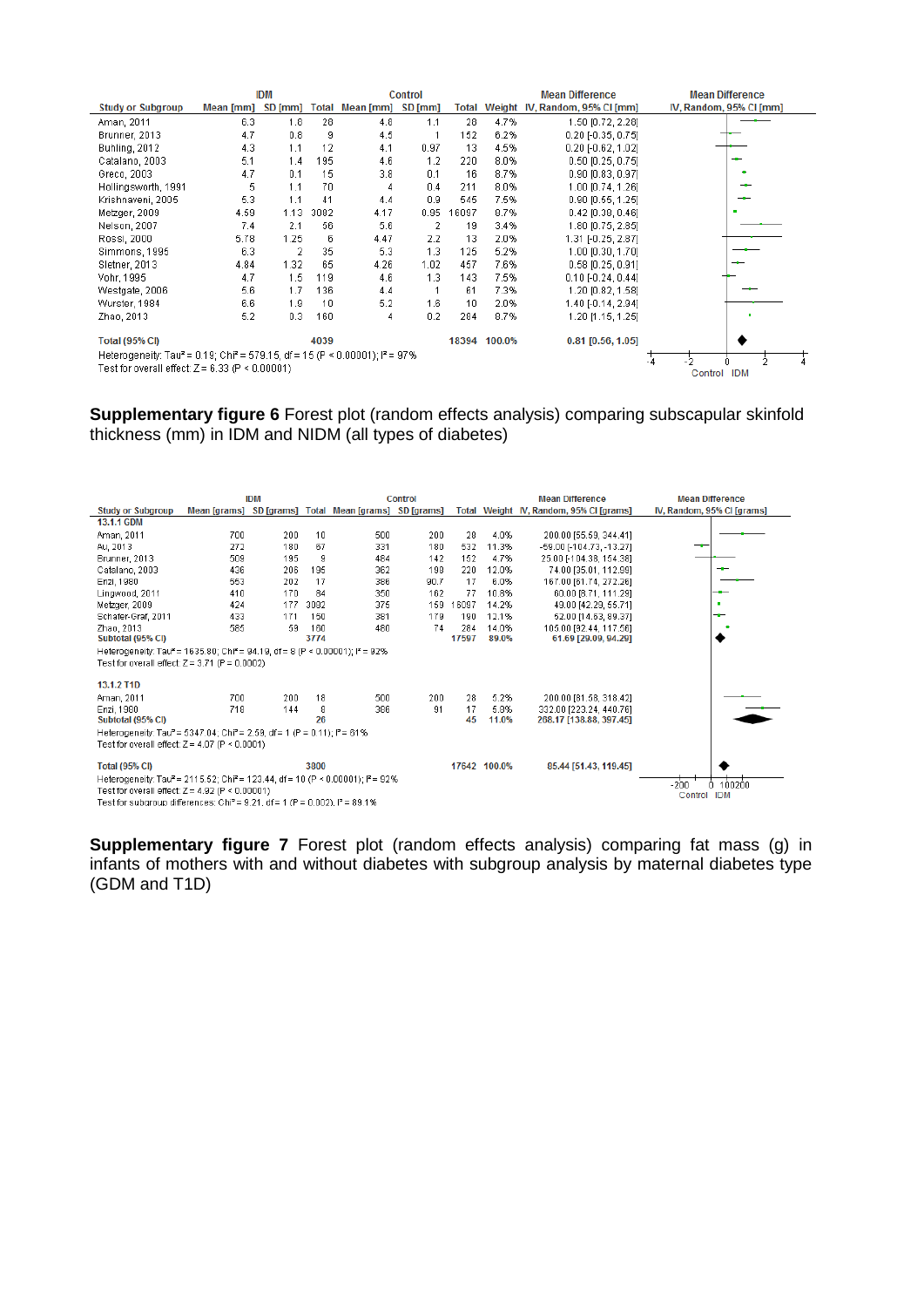

**Supplementary figure 8** Forest plot (random effects analysis) comparing body fat % in infants of mothers with and without diabetes with subgroup analysis by maternal diabetes type (GDM and T1D)

|                                                                                                                                                                     |       | IDM |       | Control       |       |       |                     | <b>Mean Difference</b>        | <b>Mean Difference</b>       |
|---------------------------------------------------------------------------------------------------------------------------------------------------------------------|-------|-----|-------|---------------|-------|-------|---------------------|-------------------------------|------------------------------|
| <b>Study or Subgroup</b>                                                                                                                                            | Mean  | SD. | Total | Mean          | SD    |       | <b>Total Weight</b> | IV, Random, 95% CI            | IV, Random, 95% CI           |
| Aman, 2011                                                                                                                                                          | 3.400 | 400 |       | 10 3.100      | 400   | 28    | 6.8%                | 300.00 [11.18, 588.82]        |                              |
| Au, 2013                                                                                                                                                            | 2,846 | 338 |       | 67 2.959 342  |       | 532   | 16.8%               | -113.00 [-198.99, -27.01]     |                              |
| Brunner, 2013                                                                                                                                                       | 2,933 | 528 |       | 9 2,988 350   |       | 152   | 5.2%                | -55.00 [-404.41, 294.41]      |                              |
| Catalano, 2003                                                                                                                                                      | 2.962 | 405 |       | 195 2.975 408 |       | 220   | 17.3%               | -13.00 [-91.34, 65.34]        |                              |
| Lingwood, 2011                                                                                                                                                      | 2.961 | 444 |       | 84 3.045 320  |       | 77    | 14.9%               | $-84.00$ [-202.84, 34.84]     |                              |
| Metzger, 2009                                                                                                                                                       | 2.928 | 334 |       | 3082 2,866    | - 311 | 16097 | 19.6%               | 62.00 [49.27, 74.73]          |                              |
| Zhao, 2013                                                                                                                                                          | 2.685 | 127 | 160.  | 2.784         | 109   | 284   | 19.4%               | -99.00 [-122.41, -75.59]      | ۰                            |
| <b>Total (95% CI)</b>                                                                                                                                               |       |     | 3607  |               |       |       | 17390 100.0%        | $-23.33$ [ $-116.41$ , 69.74] |                              |
| Heterogeneity: Tau <sup>2</sup> = 11470.78; Chi <sup>2</sup> = 157.59, df = 6 (P < 0.00001); i <sup>2</sup> = 96%<br>Test for overall effect: $Z = 0.49$ (P = 0.62) |       |     |       |               |       |       |                     |                               | 500<br>$-250$<br>250<br>-500 |
|                                                                                                                                                                     |       |     |       |               |       |       |                     |                               | <b>IDM</b><br>Control        |

**Supplementary figure 9** Forest plot (random effects analysis) comparing fat-free mass (g) in infants of mothers with and without GDM